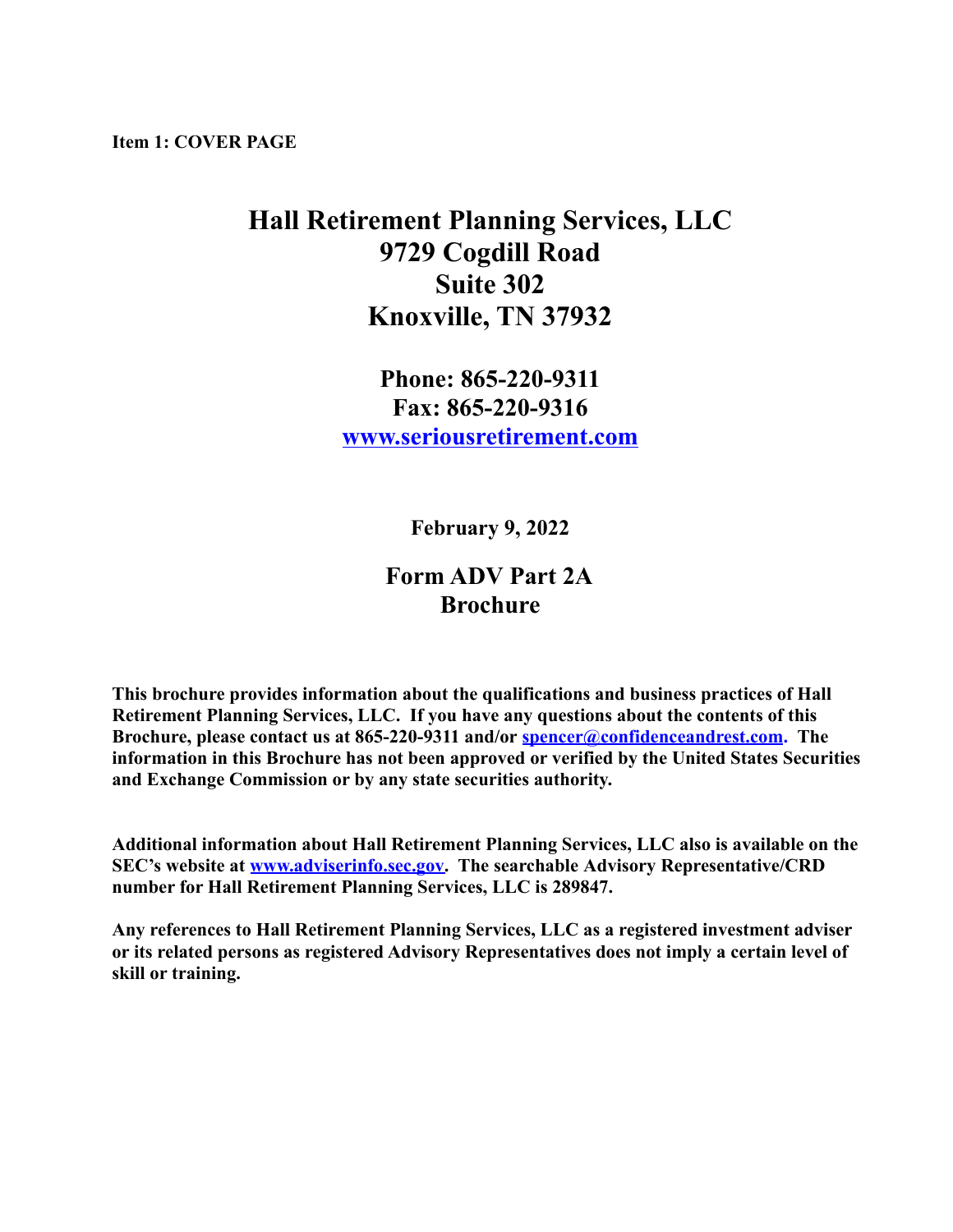#### <span id="page-1-0"></span>**Item 2: MATERIAL CHANGES**

At least annually, this section will discuss only specific material changes that are made to the Brochure and provide you with a summary of such changes. Since the last annual update to this Brochure filed on March 22, 2021, we have the following material changes to report:

Hall Retirement Planning Services, LLC registered with the Securities and Exchange Commission (the "SEC") based on assets under management as of 11/17/2020.

As a registered investment advisory firm with the SEC, Hall Retirement Planning Services, LLC is providing clients with our Customer Relationship Summary disclosure, also known as the Form CRS or Form ADV Part 3.

Advisory personnel of Hall Retirement Planning Services, LLC are no longer registered representatives of Securities America, Inc. as of October 1, 2021. All references to Securities America, Inc. and corresponding commission/brokerage activity have been removed throughout this Brochure.

We have updated our advisory fee schedule for certain types of accounts and investment products (effective as of January 1, 2022) as described in Item 5 of this Brochure.

A copy of our updated Brochure and Brochure Supplements is available to you free of charge and may be requested by contacting us at 865-220-9311 and/or spencer@confidenceandrest.com.

Additional information about Hall Retirement Planning Services, LLC is also available via the SEC's website www.adviserinfo.sec.gov. The IARD number for Hall Retirement Planning Services, LLC is 289847. The SEC's website also provides information about any persons affiliated with Hall Retirement Planning Services, LLC who are registered, or are required to be registered, as Advisory Representatives of Hall Retirement Planning Services, LLC.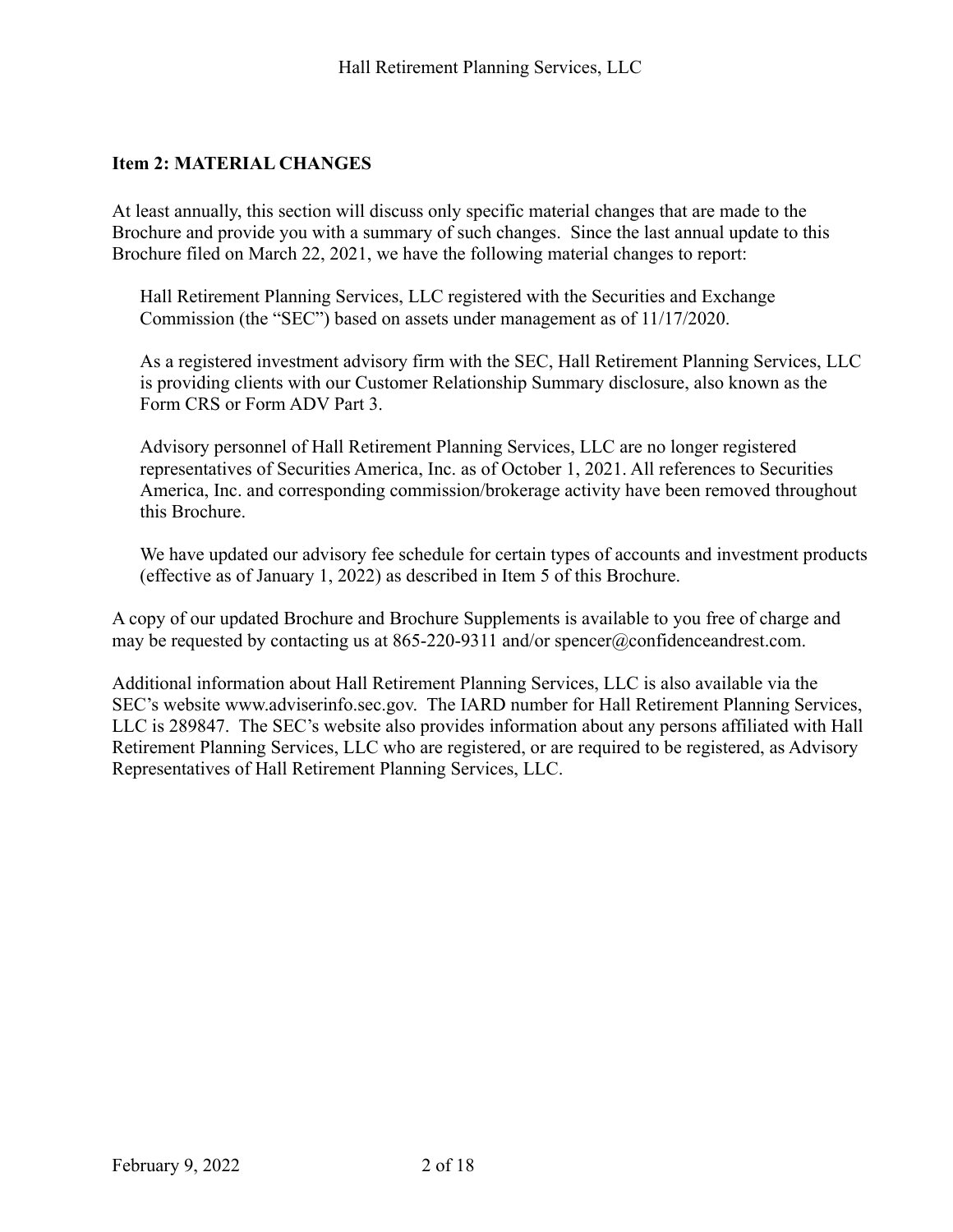## <span id="page-2-0"></span>**Item 3: TABLE OF CONTENTS**

| Item 1: COVER PAGE                                                                                | $\mathbf{1}$     |
|---------------------------------------------------------------------------------------------------|------------------|
| Item 2: MATERIAL CHANGES                                                                          | $\boldsymbol{2}$ |
| Item 3: TABLE OF CONTENTS                                                                         | 3                |
| Item 4: ADVISORY BUSINESS                                                                         | 3                |
| Item 5: FEES AND COMPENSATION                                                                     | 9                |
| Item 6: PERFORMANCE-BASED FEES AND SIDE-BY-SIDE MANAGEMENT                                        | 12               |
| Item 7: TYPES OF CLIENTS                                                                          | 12               |
| Item 8: METHODS of ANALYSIS, INVESTMENT STRATEGIES and RISK of LOSS                               | 12               |
| Item 9: DISCIPLINARY INFORMATION                                                                  | 14               |
| Item 10: OTHER FINANCIAL INDUSTRY ACTIVITIES and AFFILIATIONS                                     | 14               |
| Item 11: CODE of ETHICS, PARTICIPATION or INTEREST in CLIENT TRANSACTIONS and<br>PERSONAL TRADING | 15               |
| Item 12: BROKERAGE PRACTICES                                                                      | 15               |
| Item 13: REVIEW of ACCOUNTS                                                                       | 16               |
| Item 14: CLIENT REFERRALS and OTHER COMPENSATION                                                  | 17               |
| Item 15: CUSTODY                                                                                  | 17               |
| Item 16: INVESTMENT DISCRETION                                                                    | 18               |
| Item 17: VOTING CLIENT SECURITIES                                                                 | 18               |
| Item 18: FINANCIAL INFORMATION                                                                    | 18               |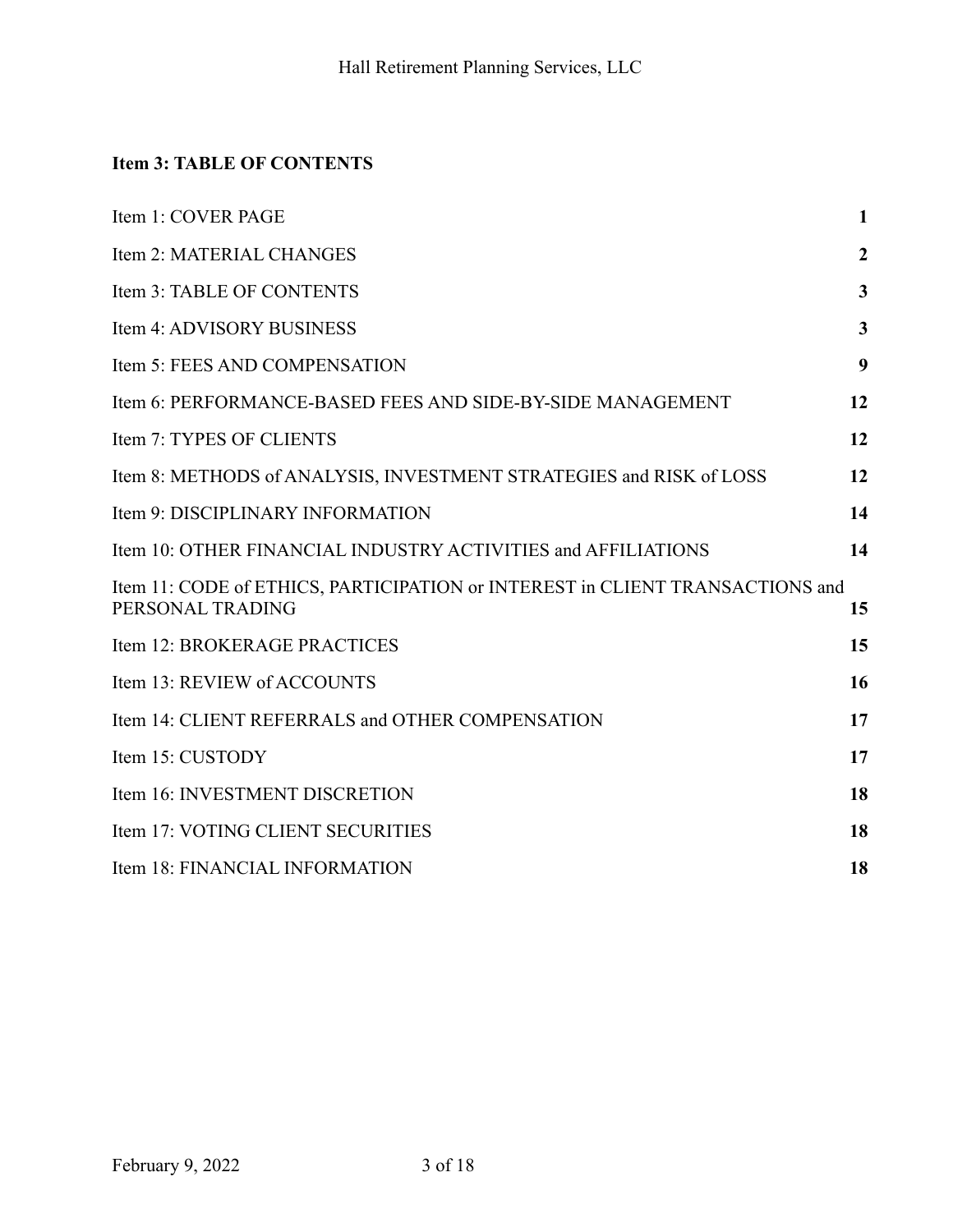## <span id="page-3-0"></span>**Item 4: ADVISORY BUSINESS**

Hall Retirement Planning Services, LLC (hereinafter referred to as "RPS") is a financial planning and investment advisory firm offering wealth management services customized to your individual needs.

A. In 1985, Retirement Planning Services, LLC (RPS), was founded by Steven Hall. Spencer Hall joined his father, Steven, in the family business in 2010. RPS was registered as an investment adviser from 2004 until 2017. In 2012, Spencer became a Managing Partner of RPS along with Steven. In 2017, when Spencer was ready to take the lead in the business, Hall Retirement Planning Services, LLC was formed under the laws of the State of Tennessee as a continuation of the family business, still doing business as Retirement Planning Services. Spencer Hall, CRD number 5821183, is the owner of the firm. Spencer Hall serves as President and an Advisory Representative of RPS. He has been in the financial services industry since 2010. Additional business information about Spencer is disclosed in the Supplemental Brochure attached to this Brochure.

- B. RPS offers the following advisory services, with each service more fully described below:
	- Financial Planning
	- Asset Management Services

#### **Financial Planning Services**

Our mission is to educate and equip clients to make wise financial decisions that align their wealth with their values through exceptional financial planning and investment management. We initially meet with potential clients to determine if a working relationship would be a good fit. In the first meeting we listen to understand what services the potential client desires and what expectations the client has in considering working with our team. If we feel that we have the capacity to meet a potential client's expectations and fulfill the services desired, we typically offer to mutually explore working together by taking up to two more meetings without charge.

We begin this exploratory process by verbally gathering information from you. We ask questions about your biographical and financial background and want to understand your personal and financial goals and your values. We gather additional financial information and history from you about your retirement goals, investment horizon, cash flow needs, education spending plans, savings tendencies, and other applicable financial information to provide the planning services you request. Through a series of questions and dialogue, we also work to understand your expectations, your tolerance for risk, the way that you have invested in the past, the assets you have accumulated, and how they are currently invested. We also ask that you bring statement copies of any investments you have to the meeting.

At the end of the third meeting together, if both our team and the potential client agree to continue the financial planning process, our team will walk you through a financial planning agreement and specify a fee for the financial plan, or if you are prepared to invest with our team, we may waive the financial planning fee and engage in an asset management agreement.

We will work together with you to build a collaborative, written financial plan. This typically includes building a personal balance sheet, a series of hypothetical scenarios to understand cash-flow, retirement savings, and investment account value potential outcomes (given a variety of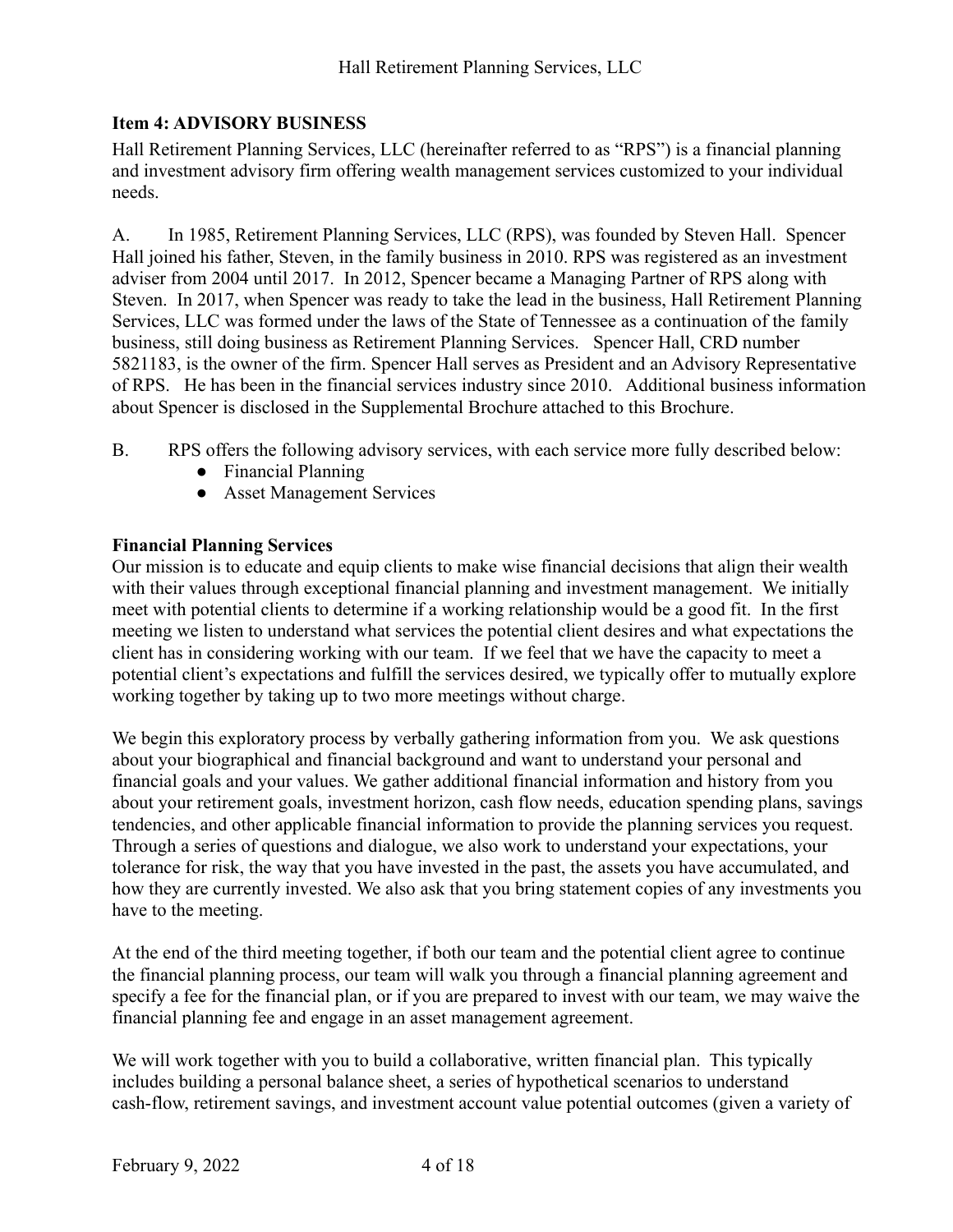different assumptions), and determining an asset allocation with an appropriate amount of fixed income and equity investments based on a net present value calculation, given your tolerance for risk. The financial plan includes an analysis of how to locate particular assets to help reduce the tax drag on your portfolio. We also offer to review your former year tax filing to assess if any investment changes in allocation (e.g. maintaining municipal bonds in after-tax accounts), investment vehicle (e.g. opening a health savings account), or distribution strategy (e.g. executing a qualified charitable distribution from an IRA) might be explored further. We may evaluate one or more years of prior 1040s and supporting documents to inform present tax-planning decisions and identify planning opportunities and areas of concern for the current and future periods. Because we have no Certified Public Accountants (CPAs) or Enrolled Agents (EAs) on our team, the client should not expect "tax advice" – meaning an opinion from a federally authorized tax practitioner who could prepare returns and defend the client in front of the Internal Revenue Service. Instead, any planning areas identified should be discussed with your CPA or EA.

If you are facing a pension election decision or Social Security benefit decision within the next two years, we will also typically collaborate on a series of hypothetical scenarios particular to those decisions that will equip you to see a range of possible outcomes.

We will also educate you on an evidence-based approach to managing investments and psychological pitfalls that snare many investors related to their investment behaviors. We will work with you to build a strategy for your distributions and assess if other strategies (e.g. Roth conversion) would be advisable and present the analysis of your situation along with potential steps to be taken to assist you to work toward your financial goals.

The Plan is based on your financial situation at the time and on the financial information you disclosed to our Advisory Representative. We will collaborate with you on the planning assumptions that will be made with respect to portfolio rates of return, inflation rates, cost of living adjustment changes for Social Security and pensions, and a variety of other variables. However, past performance is in no way an indication of future performance. RPS cannot offer any guarantees or promises that your financial goals and objectives will be met. If you solely engage us for a financial planning agreement, you will be responsible for all implementation of recommendations.

If you engage our team in helping you manage your assets after completing the financial plan, we offer to update the financial planning projections at least annually, but you must continue to review the plan and collaborate with us to update the plan based upon changes in your financial situation, goals, or objectives or changes in the economy. **If your financial situation or investment goals or objectives change, you must notify RPS promptly of the changes.** You are advised that the advice offered by RPS is limited and is not meant to be comprehensive. When appropriate to your specific needs or situation, you will need to seek the services of other professionals such as an insurance adviser, attorney and/or accountant.

#### **Asset Management Services**

RPS will collaborate with you to develop an asset allocation strategy consistent with your investment objectives, financial and tax status, risk tolerance and time horizon. Each asset allocation strategy consists of either an agreed-on percentage mix of fixed income and equity investments or a target amount of fixed income investments to be maintained when the account is rebalanced near stock market highs. The fixed income allocation may include one or more of the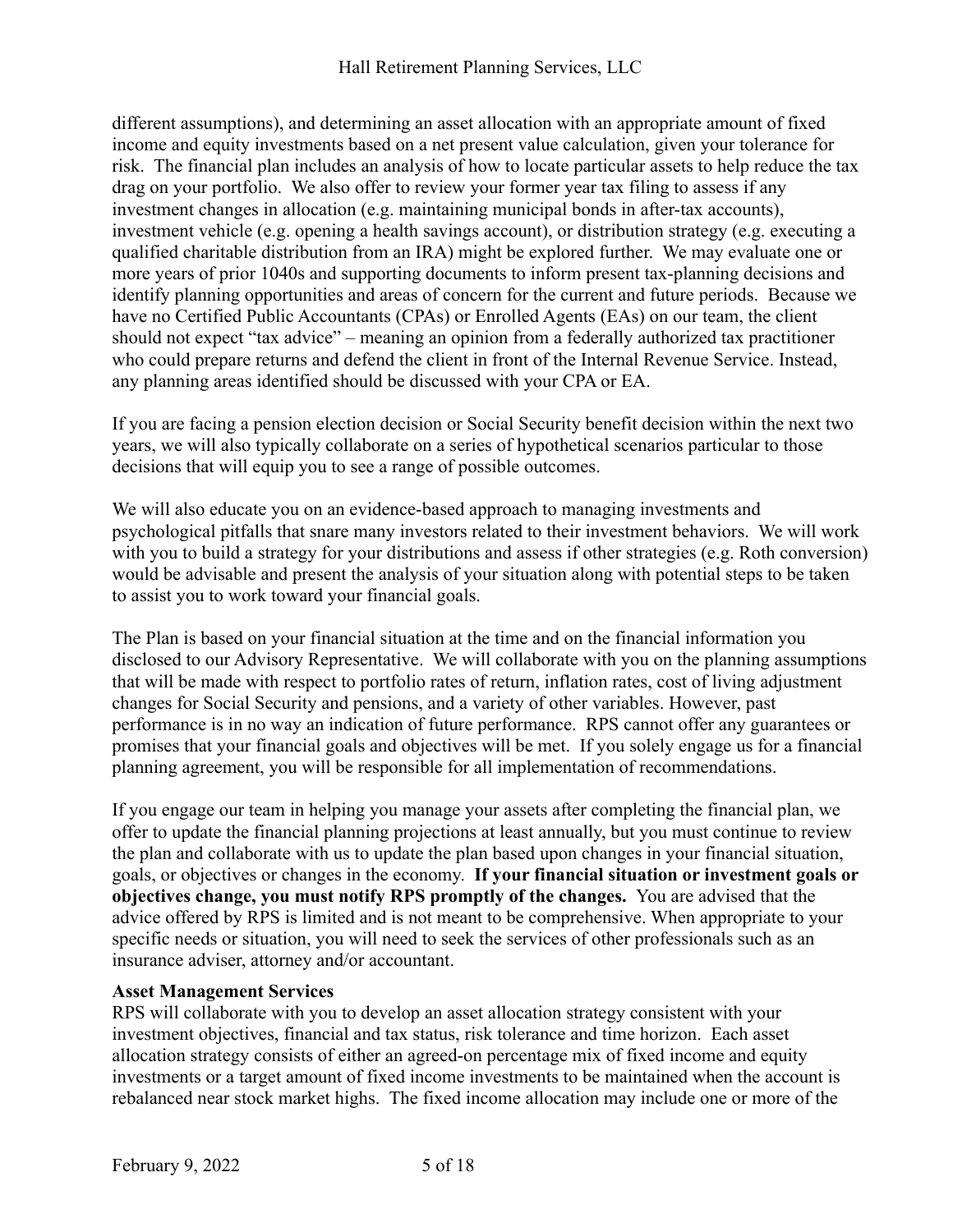following: (a) cash; (b) money market funds; (c) U.S. government securities; (d) foreign government bonds; (e) U.S. corporate debt; (f) foreign corporate debt; (g) municipal securities; (h) fixed income mutual funds; (i) fixed income ETFs and ETNs, and (j) any other appropriate fixed income investment. The equity portion of the allocation may include one or more of the following: (a) individual stocks that are exchange listed; (b) individual stocks that are traded over-the-counter; (c) individual stocks issued by foreign corporations; (d) equity, REIT and MLP mutual funds; (e) variable annuity sub-accounts (with fee-based providers like TIAA-CREF and Jefferson National) products; (f) equity, REIT and MLP ETFs and ETNs; and (g) any other appropriate equity investment. Where appropriate, fee-only fixed indexed annuities may also be included in the asset allocation - typically to provide a fixed rate of return with other guaranteed insurance benefits. Recommended mutual funds may be no-load or load-waived. If you strongly desire to defer as much taxation as possible, your Advisory Representative may also recommend a no-commission, flat-fee variable annuity platform where investments can be located.

Once the basic asset allocation strategy is determined, and you approve the new target asset allocation, your existing assets may be liquidated (or transferred into the appropriate account) and invested into the chosen investment vehicles. Our team will walk you through the process of transferring resources (whether the transfer requires paperwork, telephone call(s), or other actions). Reallocation of your assets will trigger taxable events except where Individual Retirement Accounts, 401(k) Accounts, 403(b) Accounts, 457 Accounts or other qualified retirement plans or accounts are involved. As resources transfer into accounts that are managed by our team, we will implement the asset allocation strategy.

After we implement the initial portfolio allocation, with your written approval as indicated in the Advisory Agreement, we will manage your account on a continuous and ongoing basis, using our own discretion to determine any changes to the account. Unless otherwise expressly requested by you, RPS will manage the account and will make changes to the allocation as deemed appropriate by the firm and your Advisory Representative. You will receive a confirmation for all securities transactions in your account (buys and sells). RPS will determine the securities to be purchased and sold in the account and will alter the securities holdings from time to time, without prior consultation with you.

When managing your account, and in an effort to better coordinate your tax planning and estate planning needs, our team may refer you to a select person or firm to assist with annual tax filing preparation and/or estate planning document preparation and updates. RPS may elect to pay on your behalf the cost of preparing and filing the annual, personal tax return. RPS may also elect to pay the cost of preparing and updating estate planning documents – Will, Living Will, Powers of Attorney, and Trust or Amendment to Trust. If you grant authorization, RPS and the select individual or firm providing the services will share your personal, non-public information.

In order to share your information with the select individual or firm providing tax or estate planning services, you must first provide us with written authorization by signing the addendum to our Asset Management Agreement. The tax preparer, CPA, attorney, or individual designated are not employees of or affiliated with RPS. RPS receives no remuneration for such referrals.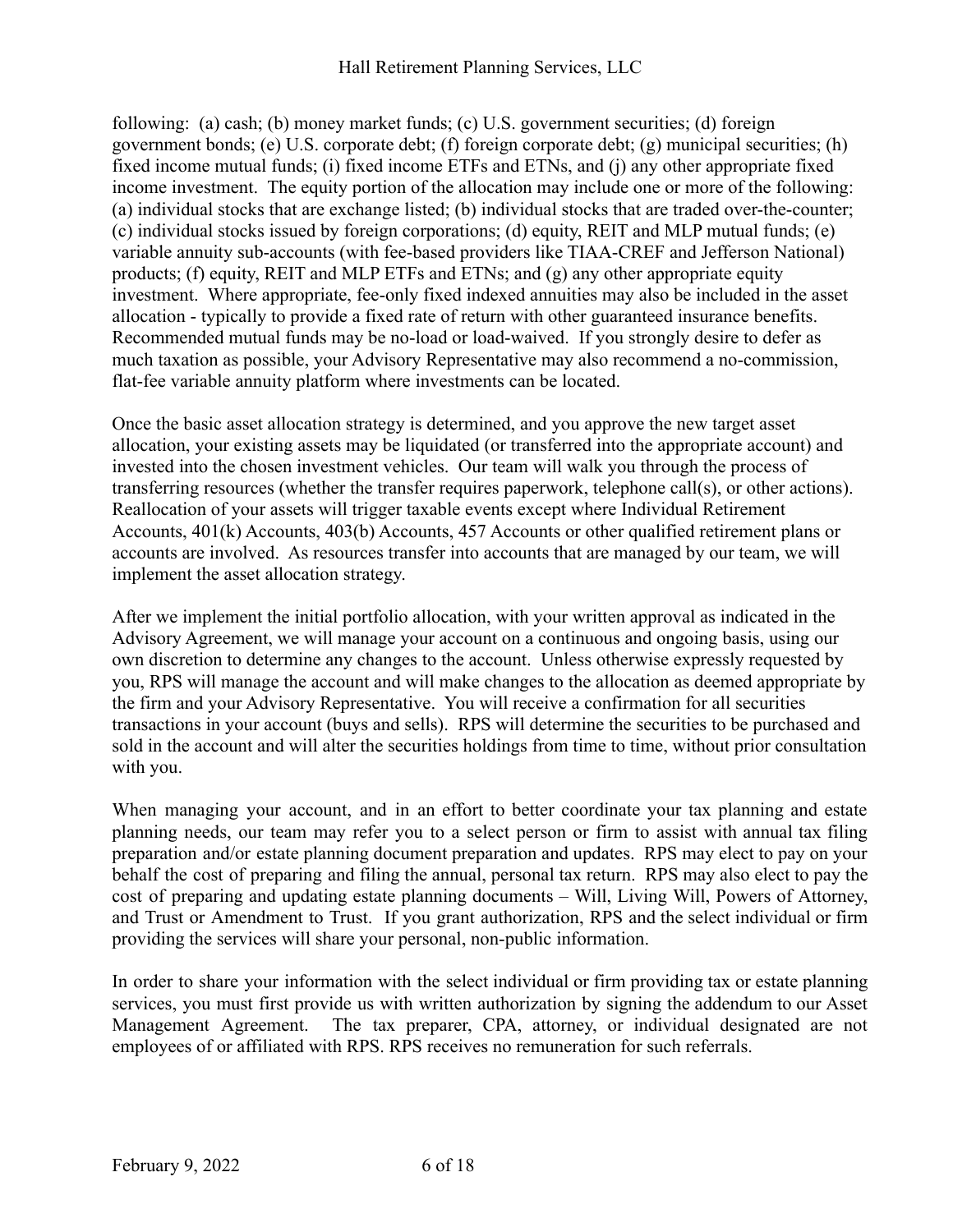C. We tailor the advisory services we offer to your individual needs. Your specific information is obtained during our in-person-interviews. The information gathered by RPS will assist the firm in providing you with the requested services and customize the services to your financial situation. Depending on the services you have requested, we will gather various financial information and history from you including, but not limited to:

- Retirement and financial goals
- Investment objectives
- Investment horizon
- Financial needs
- Cash flow analysis
- Cost-of-living needs
- Education needs
- Savings tendencies
- Other applicable financial information required by our Advisory Representative to provide the investment advisory services you have requested.

The software we currently subscribe to for assistance in planning includes Social Security Timing, Morningstar Direct, and Tax Clarity.

D. RPS does not participate in any wrap fee programs.

E. As of December 31, 2021, we have approximately \$153,751,610 of client assets under our discretionary management. We have \$0 of client assets under our non-discretionary management.

#### **General Information**

Financial planning and investment advisory services offered by RPS and Advisory Representatives do not constitute legal or accounting advice. From time to time, we will suggest items to review with your CPA or attorney and investment actions to consider which may impact your tax situation, but we are not licensed to practice law, nor to represent clients before the IRS, nor serve as an accountant. We do not compose any estate planning documents (will, living will, power of attorney, trusts, etc.) for clients. You should coordinate and discuss the impact of financial advice with your attorney and/or accountant. Our primary goal is to help our clients identify and pursue their financial goals, thereby enhancing the overall quality of their lives.

#### **IRA Rollover Considerations**

As part of our consulting and advisory services, we provide you with recommendations and advice concerning your employer retirement plan or other qualified retirement account. When appropriate, we recommend that you withdraw the assets from your employer's retirement plan or other qualified retirement account and roll the assets over to an individual retirement account ("IRA") that we will manage. If you elect to roll the assets to an IRA under our management, we will charge you an asset-based fee as described in Item 5. This practice presents a conflict of interest because our investment advisory representative has an incentive to recommend a rollover to you for the purpose of generating fee-based compensation rather than solely based on your needs. You are under no obligation, contractually or otherwise, to complete the rollover. Furthermore, if you do complete the rollover, you are under no obligation to have your IRA assets managed by us. You have the right to decide whether or not to complete the rollover and the right to consult with other financial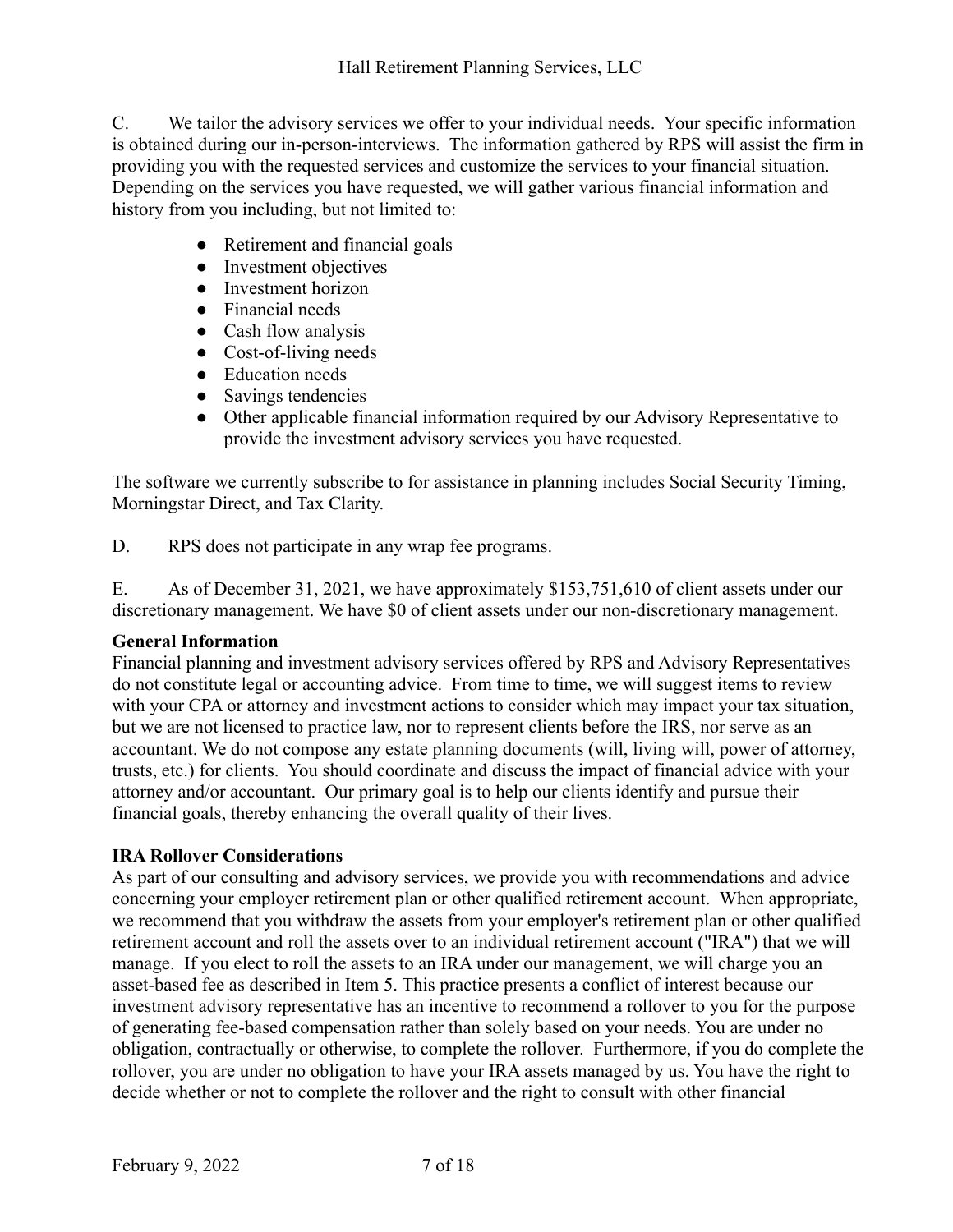professionals.

Some employers permit former employees to keep their retirement assets in their company plan. Also, current employees can sometimes move assets out of their company plan before they retire or change jobs. In determining whether to complete the rollover to an IRA, and to the extent the following options are available, you should consider the costs and benefits of each.

An employee will typically have four options:

- 1. Leave the funds in your employer's (former employer's) plan.
- 2. Roll over the funds to a new employer's retirement plan.
- 3. Cash out and take a taxable distribution from the plan.
- 4. Roll the funds into an IRA rollover account.

Each of these options has advantages and disadvantages. Before making a change, we encourage you to speak with your CPA and/or tax attorney.

Before rolling over your retirement funds to an IRA for us to manage, carefully consider the following. NOTE: This list is not exhaustive.

- 1. Determine whether the investment options in your employer's retirement plan address your needs or whether other types of investments are needed.
	- a. Employer retirement plans generally have a more limited investment menu than IRAs.
	- b. Employer retirement plans may have unique investment options not available to the public such as employer securities or previously closed funds.
- 2. Your current plan may have lower fees than our fees.
	- a. If you are interested in investing only in mutual funds, you should understand the cost structure of the share classes available in your employer's retirement plan and how the costs of those share classes compare with those available in an IRA.
	- b. You should understand the various products and services available through an IRA provider and their costs.
	- c. It is likely you will not be charged a management fee and will not receive ongoing asset management services unless you elect to have such services. If your plan offers management services, the fee associated with the service may be more or less than our asset management fee.
- 3. Our strategy may have higher risk than the option(s) provided to you in your plan.
- 4. Your current plan may offer financial advice, guidance, management, and/or portfolio options at no additional cost.
- 5. If you keep your assets titled in a 401k or retirement account, and you are still working, you could potentially delay your required minimum distribution beyond age 70.5 (70 ½).
- 6. Your 401k may offer more liability protection than a rollover IRA; each state may vary. Generally, federal law protects assets in qualified plans from creditors. Since 2005, IRA assets have been generally protected from creditors in bankruptcies; however, there can be exceptions. Consult an attorney if you are concerned about protecting your retirement plan assets from creditors.
- 7. You may be able to take out a loan on your 401k, but not from an IRA.
- 8. IRA assets can be accessed any time; however, prior to age 59 ½, distributions are subject to ordinary income tax and may also be subject to a 10% early distribution penalty unless they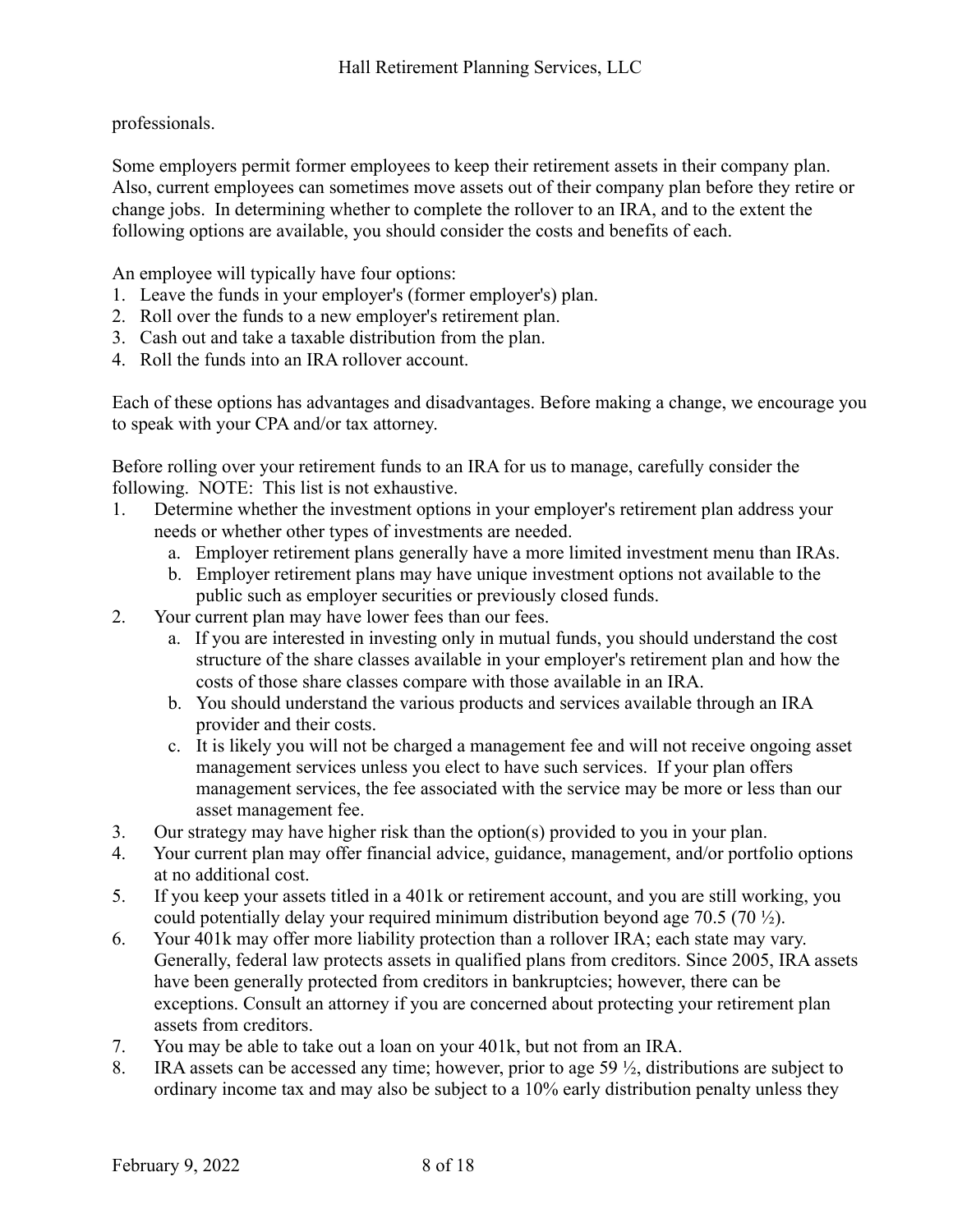qualify for an exception such as disability, higher education expenses, or a home purchase.

- 9. If you own company stock in your plan, you may be able to liquidate those shares at a lower capital gains tax rate.
- 10. Your plan may allow you to hire us as the manager and keep the assets titled in the plan name.

It is important that you understand your options, their features and differences and decide whether a rollover is best for you. If you have questions, contact one of our Advisory Representatives at our main number listed on the cover page of this brochure.

#### <span id="page-8-0"></span>**Item 5: FEES AND COMPENSATION**

#### **Financial Planning Services**

Fees for planning services are strictly for planning services. Therefore, you will pay fees for additional services obtained through RPS (such as asset management) and products purchased through third-parties (such as insurance).

Planning fees are negotiated at the discretion of your Advisory Representative and are based on a maximum hourly rate of \$300 /hour for Advisory Representatives' time and \$100 for clerical services time. Your fees will be dependent on several factors including time spent with RPS, number of meetings, complexity of your situation, amount of research, services requested and/or staff resources. The fee is payable at the presentation of the financial plan or as invoiced by RPS. We may waive our fee for clients that sign up for our asset management services. If you are unsatisfied with the plan or feel that you did not gain from the delivery of the plan, you may receive a full refund of compensation paid for the financial plan by notifying your Advisory Representative within seven days of the delivery of the final plan.

#### **Asset Management Services**

The maximum annual fee for participation in the asset management services program is 1.00% and is negotiable. Fees for this service are paid quarterly in arrears.

Your advisory fees will be deducted from your account when due on a quarterly basis. Money market shares will be liquidated to pay the fees and, if insufficient money market shares or cash are available, other investments will be liquidated to pay the fees. The investment(s) to be liquidated will be selected by your Advisory Representative. Authorization for the automatic deduction of fees from your account(s) is contained in our Advisory Agreement.

Fees are calculated on your account(s) in accordance with your client agreement on a quarterly basis. The fee is calculated based upon the average daily value of your account computed and payable in arrears during the preceding month or quarter.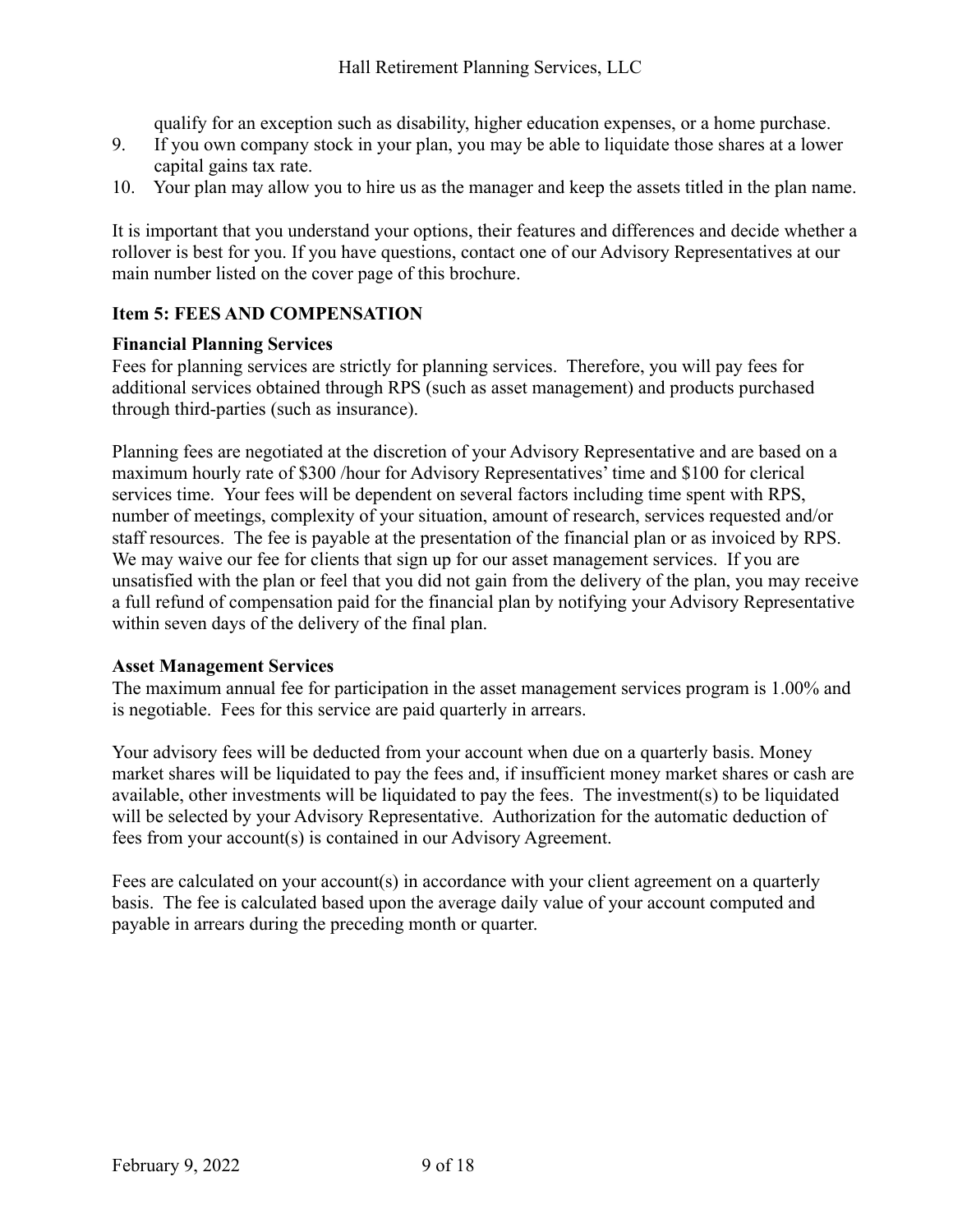RPS's standard fee schedule is as follows:

| <b>Account Size</b> | <b>Maximum Annual Fee</b> |
|---------------------|---------------------------|
| First \$1,000,000   | 1.00%                     |
| Next \$2,000,000    | $0.70\%$                  |
| Next \$2,000,000    | $0.50\%$                  |
| Over \$5,000,000    | $0.30\%$                  |

*Note:* Our annual asset management fee is based on an aggregate value of all accounts within the established household.

We sometimes make exceptions to our general fee schedule under certain circumstances (e.g., responsibilities involved; accounts or groups of accounts that are expected to have significant capital additions in the future; anticipated future earning capacity; related accounts; account composition; pre-existing client; account retention; pro bono activities; etc.). In such cases, lower fees or different payment arrangements can be negotiated with each client separately and will be described in the client's Investment Advisory Agreement.

In particular, we charge pursuant to the following fee schedule with respect to certain assets like fee-based equity-indexed annuities with living benefit riders:

| <b>Account Size</b> | <b>Maximum Annual Fee</b> |
|---------------------|---------------------------|
| First \$1,000,000   | $0.70\%$                  |
| Next \$2,000,000    | $0.50\%$                  |
| Over \$3,000,000    | $0.30\%$                  |

We charge pursuant to the following fee schedule with respect to certain assets like fee-based multi-year annuities with no living benefit income stream and/or limited investment options, as well as for 529 education savings plan accounts:

| Account Size      | <b>Maximum Annual Fee</b> |
|-------------------|---------------------------|
| First \$1,000,000 | $0.50\%$                  |
| Next \$2,000,000  | $0.40\%$                  |
| Over \$3,000,000  | $0.30\%$                  |

The assets and accounts subject to both of the non-standard fee schedules listed immediately above shall be aggregated with the assets and accounts subject to the standard fee schedule for purposes of determining whether the client is entitled to any fee breakpoints in the applicable fee schedule. In other words, the non-standard fee schedules listed immediately above shall never result in a higher aggregate fee charged to the client.

Since our fee schedule can vary based on a client's account types and the types of investment products into which a client has invested, RPS has an incentive to recommend account types and investment products that result in higher compensation to us. RPS addresses this conflict of interest by fully disclosing it in this Brochure, by aggregating all asset and account values for purposes of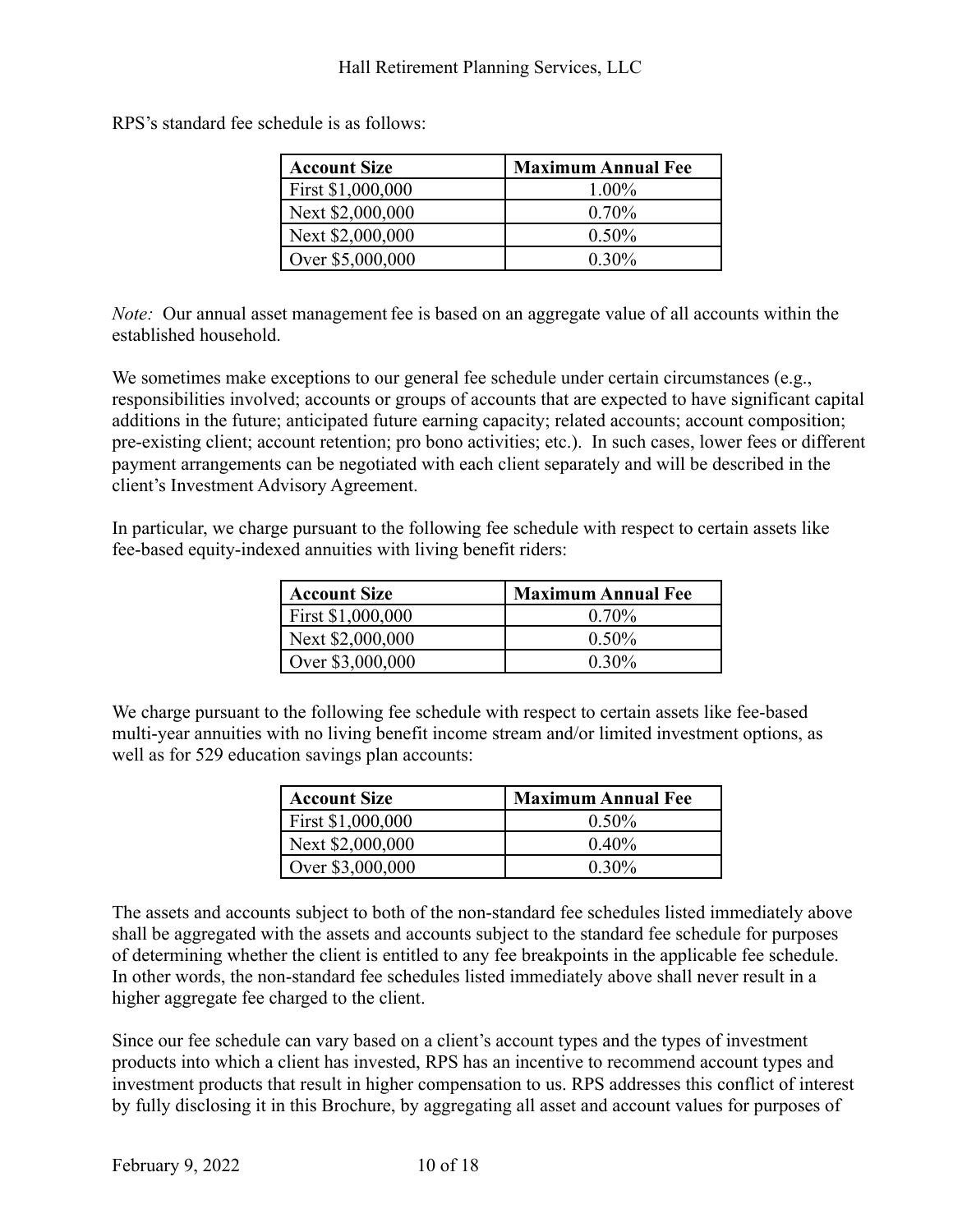applying available fee breakpoints, and by always making investment product and account type recommendations that are in the best interests of clients.

You will generally be responsible for any and all transaction charges, including standard broker-dealer ticket charges and confirmation fees, wire transfer fees, and other fees which may be assessed to your account. You will pay separately for IRA custodial services and may be assessed inactivity fees. All fees paid to RPS for investment advisory services are separate from fees and expenses charged to owners of mutual fund shares or variable annuity contracts by the product sponsors. As a result, you may pay two management fees. Variable Annuities often carry higher internal expense ratios than mutual fund investments due to their insurance related features. If you opt for management of a variable annuity, you will be subject to higher annual fees than if only invested in the variable annuity, as fees paid to RPS are separate and segregate from the annuity expenses. Furthermore, you will have the same investment options and could possibly invest in a similar fashion without management services on their own. A complete explanation of the product-related fees and expenses is contained in the prospectus for the particular investment product.

Except for the direct debit of asset management services described above, we will provide you with an invoice that is payable upon receipt for our advisory services. If your advisory account is established or closed during the middle of a month, you will pay a pro-rated portion of the advisory fee based upon the number of days the account was under RPS' review and management.

In addition to the advisory fees above, you will pay transaction fees for securities transactions executed in your account in accordance with the custodian's transaction fee schedule. You may also pay fees for custodial services, account maintenance fees, and other fees associated with maintaining the account. These fees are not charged by RPS and are charged by the product, broker/dealer or account custodian. RPS does not share in any portion of these fees. Additionally, you may pay your proportionate share of the fund's management and administrative fees and sales charges as well as the mutual fund adviser's fee of any mutual fund they purchase. These advisory fees are not shared with RPS and are compensation to the fund manager. More information is available in the mutual fund prospectus.

Generally, fees are billed as services are provided. However, depending upon the scope of consulting services requested, a retainer fee may be required. In no instance, however, will RPS charge more than \$1,200, six or more months in advance.

RPS may change the above fee schedule upon 30-days prior written notice to you.

#### *Termination Provisions*

You may terminate advisory services obtained from RPS, without fee or penalty, with written notice to RPS within five (5) business days after entering into the advisory agreement with RPS. Thereafter, you may terminate advisory services with written notice to RPS. You will be responsible for any time spent by RPS in providing you advisory services or analyzing your situation. Any unearned, pre-paid fees will be refunded to you within thirty (30) days of receipt of the written termination request.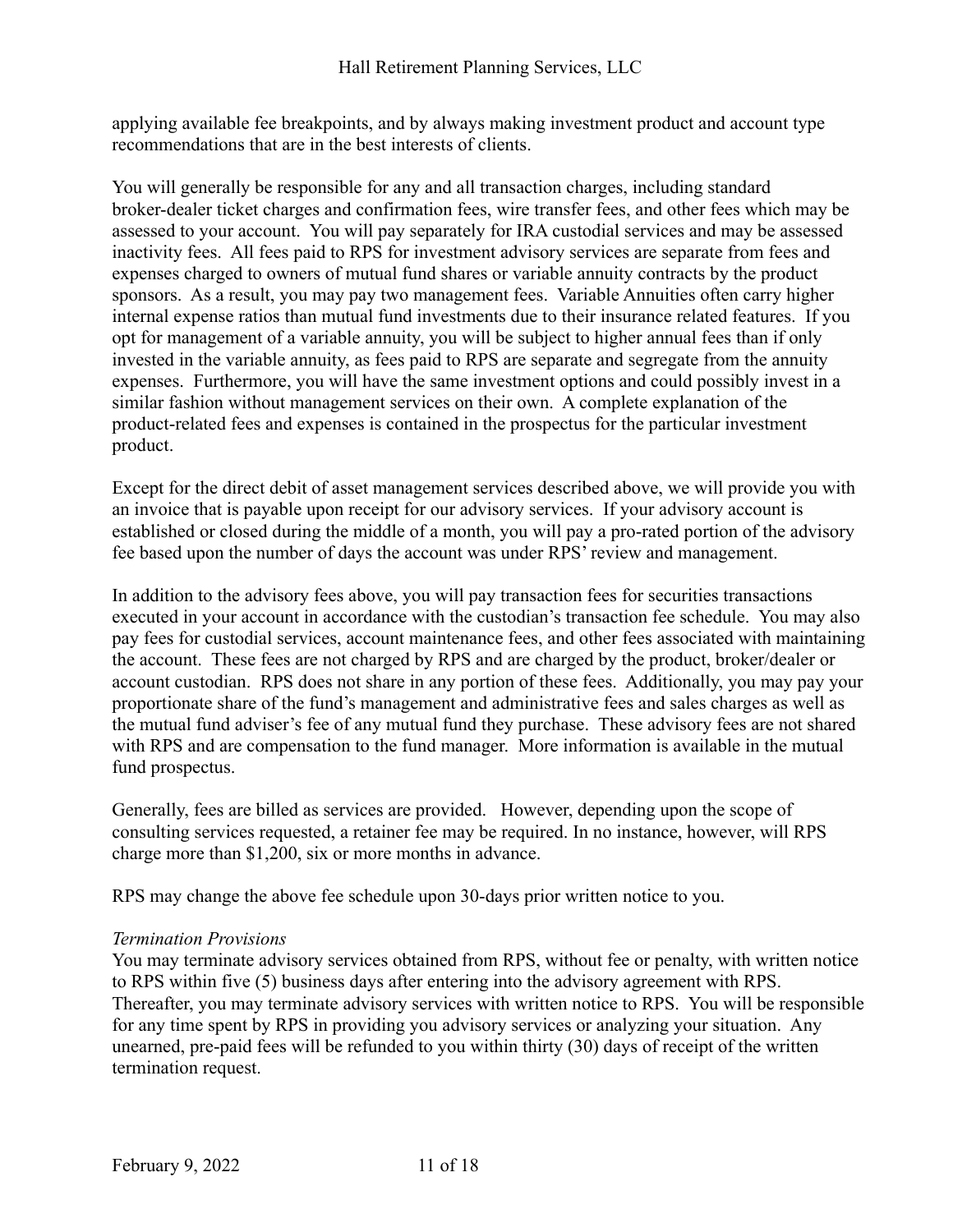RPS may terminate the advisory agreement at any time upon written notice to the client.

## <span id="page-11-0"></span>**Item 6: PERFORMANCE-BASED FEES AND SIDE-BY-SIDE MANAGEMENT**

RPS does not charge performance-based fees and therefore does not engage in side-by-side management.

## <span id="page-11-1"></span>**Item 7: TYPES OF CLIENTS**

RPS's services are geared toward both high-net-worth individuals and non-high-net-worth individuals as well as charitable organizations, corporations, and other business entities. RPS does not require a minimum amount of client assets to be under our management to open or maintain an account.

## <span id="page-11-2"></span>**Item 8: METHODS of ANALYSIS, INVESTMENT STRATEGIES and RISK of LOSS**

A. RPS conducts economic analysis and attempts to analyze and determine the economic trends. Such analysis is based on third-party research, and typically encompasses a variety of data points that inform its decision-making with respect to client accounts. Based on such research and analyses, RPS typically constructs a diversified portfolio of equity and fixed income investments that are in-line with a client's stated investment objectives, risk tolerance, and other factors. Such portfolios are thereafter managed on an ongoing basis based on a client's specific needs.

B. Investing in securities involves risk of loss, including the potential loss of the principal money you are investing. Therefore, your participation in our asset management services requires you to be prepared to bear the risk of loss as well as the fluctuating performance of your accounts. Market values of investments will fluctuate based on market conditions.

We do not represent, warrantee or imply that the services or methods of analysis we use can or will predict future results, successfully identify market tops or bottoms or insulate you from losses due to major market corrections or crashes. Past performance is no indication of future performance. No guarantees can be offered that your goals or objectives will be achieved. Further, no promises or assumptions can be made that the advisory services offered by RPS or our Advisory Representatives will provide a better return than other investment strategies.

The primary risk factors applicable to our investment program generally include:

- **Market risk**–The price of a security, bond, mutual fund and/or exchange-traded fund may drop in reaction to tangible and intangible events and conditions. This type of risk is caused by external factors independent of a security's particular circumstances. For example, economic, political and social conditions may trigger market-related events.
- **Interest rate risk**–The chance that investment prices will change based on a move in interest rates (bond prices decline as interest rates rise). Relative to fixed income securities with near-term maturities, longer maturity bonds will have a larger change in price with a move in interest rates.
- **Inflation risk**–The risk that investment returns will be below the general increase in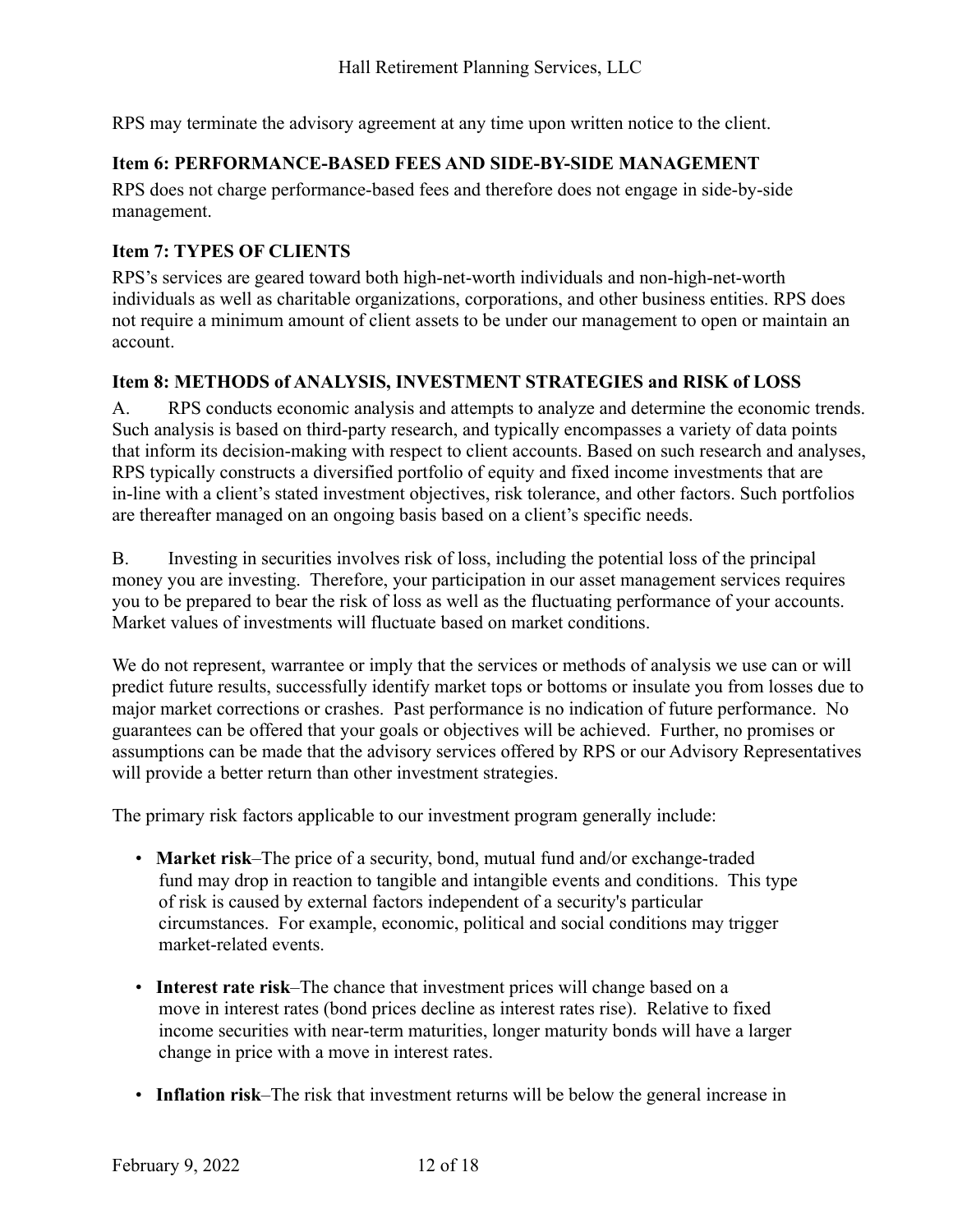prices due to inflation.

- **Category or style risk**–The chance that one investment category or style may underperform or outperform other categories and styles.
- **Credit risk**–The chance that a bond issuer will fail to pay interest and principal in a timely manner.
- **Reinvestment risk**–The potential exposure that future proceeds from investments may have to be reinvested at a potentially lower rate of return (i.e. interest rate). This primarily relates to fixed income securities.
- **Early redemption risk**–Some bonds have features that allow the bond issuer to repurchase or redeem the bond before maturity at a specific price. This risk is the chance that the borrower will do so; thus, expose the investor to a lower than expected return on that bond investment.
- **Systematic risk**–Also known as "market risk," this is the chance of a severe drop of an entire financial market (e.g., political or social upheaval, natural disaster, etc.).
- **Unsystematic risk**–Also known as "specific risk," this is the chance of a decline in the value of a particular asset (i.e., an individual stock declines while the overall stock market is not impacted).
- **Currency risk**–Also known as "exchange rate risk," this is the chance that foreign investments will be subject to fluctuations in the value of the dollar against the currency of the investment's country of origin.
- **Tax risk**–This is the chance that the taxing authority changes its tax rates or policies (e.g., rescind tax-exempt status of particular bonds).
- **Liquidity risk**–This is the risk whereby the ability to buy or sell a security becomes more difficult and, therefore, negatively impacts the price at which one is able to transact in the security.
- **Financial risk**–Excessive borrowing to finance the ongoing operations of a business increases the risk of profitability, because the company must meet the terms of its obligations in good times and bad. During periods of financial stress, the inability to meet loan obligations may result in bankruptcy and/or declining market value.
- **Sector risk**–This is the chance that major problems may impact a specific sector, or that returns from that sector may trail the returns of the overall equity market. Daily fluctuations in individual sectors can often be more extreme than fluctuations in in the overall market.
- **Price volatility**–The price of a security, mutual fund and/or exchange-traded fund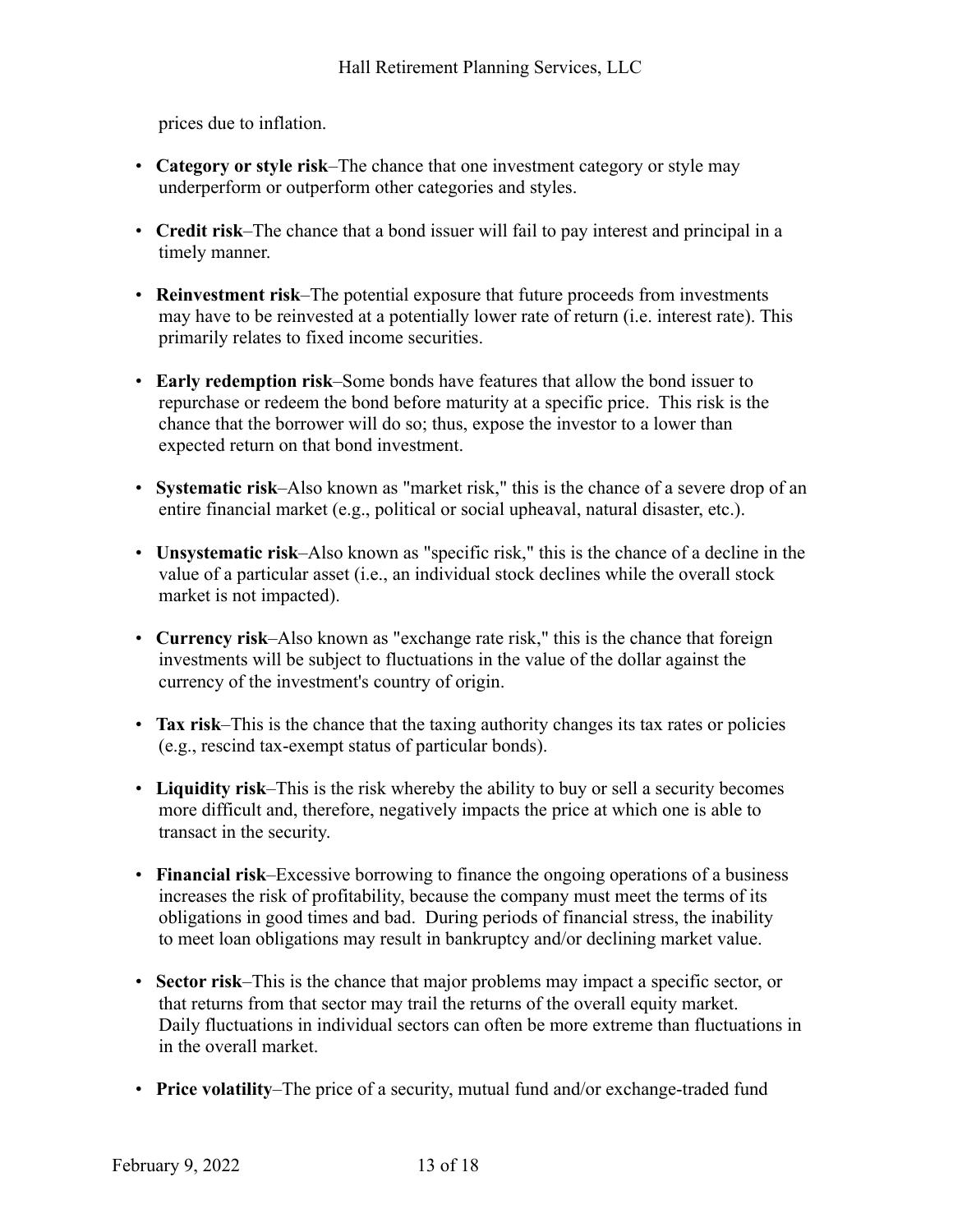may fluctuate, even significantly, in a short period of time.

• **Exchange-traded fund pricing risk**–Exchange-traded fund shares may trade in the market at a premium or discount to their net asset (NAV) because of market supply and demand. The premiums and discounts for specific exchange-traded funds can vary, depending on the type of exchange-traded fund and time period.

C. Mutual funds are often used in client portfolios. The risks with mutual funds include the costs and expenses within the fund that can impact performance, change of managers and/or the fund straying from its stated investment objective. Open-ended mutual funds do not typically have a liquidity issue and the price does not fluctuate throughout the trading day. Mutual fund fees are described in the fund's prospectus, which the custodian mails directly to the client following any purchase of a mutual fund that is new to the client's account. In addition, a prospectus is available online at each mutual fund company's website. At the client's request, RPS will direct the client to the appropriate Web page to access the prospectus.

RPS may also use ETFs in our portfolios. The risks with ETFs include the fact that actively traded ETFs can create increased trading expenses and fees and the intraday trading opportunities created by ETFs may not fit into a long-term investor's strategy. ETFs are usually easy to buy and sell.

## <span id="page-13-0"></span>**Item 9: DISCIPLINARY INFORMATION**

There is no reportable disciplinary information required for RPS or its management persons that is material to your evaluation of RPS, its business or its management persons.

## <span id="page-13-1"></span>**Item 10: OTHER FINANCIAL INDUSTRY ACTIVITIES and AFFILIATIONS**

A. RPS does not have a related person who is a: broker/dealer or other similar type of broker or dealer; investment company or other pooled investment vehicle, other investment adviser or financial planner; futures commission merchant or commodity pool operator; banking or thrift institution; accountant or accounting firm; lawyer or law firm; insurance company or agency; pension consultant; real estate broker or dealer; or sponsor or syndicator of a limited partnership.

RPS and its Advisory Representatives are not actively engaged in any other financial industry entity.

B. RPS does not recommend the services of a Third-Party Manager.

C. From time to time and when appropriate for a particular client, RPS will recommend the services of DPL Financial Partners, LLC ("DPL"), an independent and unaffiliated third-party insurance platform through which clients can obtain commission-free insurance products. RPS pays an annual membership fee to DPL to facilitate client access to the DPL platform. In connection with its membership, RPS also receives analyses of our current methodology for evaluating client insurance needs, educating and acting as a resource regarding insurance products generally and specific insurance products owned by or under consideration by clients, and providing access to, and marketing support for, commission-free products that insurers have agreed to offer to our clients through DPL's platform. This relationship is not anticipated to present any conflicts of interest, as RPS does not share in any premiums or other revenue earned by DPL, and does not charge or otherwise earn any commissions for any insurance product.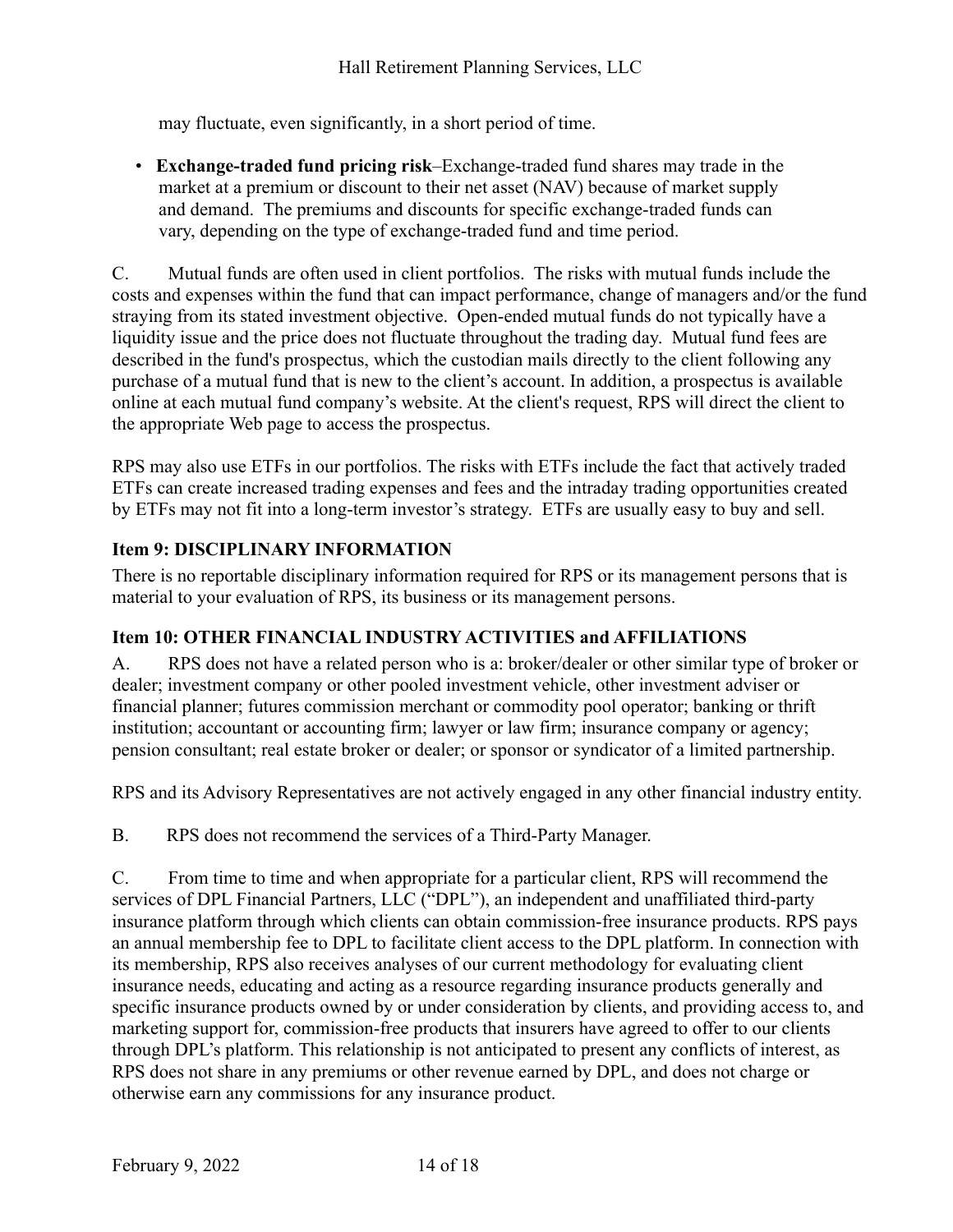## <span id="page-14-0"></span>**Item 11: CODE of ETHICS, PARTICIPATION or INTEREST in CLIENT TRANSACTIONS and PERSONAL TRADING**

#### **Code of Ethics**

A. RPS has a fiduciary duty to you to act in your best interest and always place your interests first and foremost. RPS takes seriously its compliance and regulatory obligations and requires all staff to comply with such rules and regulations as well as our policies and procedures. Further, we strive to handle your non-public information in such a way to protect information from falling into the hands of anyone who has no business reason to know such information. We provide you with our Privacy Policy which details our procedures for handling your personal information. RPS maintains a Code of Ethics for its Advisory Representatives, supervised persons, and office staff. The Code of Ethics contains provisions for standards of business conduct to comply with federal securities laws, personal securities reporting requirements, pre-approval procedures for certain transactions, code violations reporting requirements, and safeguarding of material non-public information about your transactions. Further, our Code of Ethics establishes our firm's expectation for business conduct. A copy of our Code of Ethics will be provided to you upon request.

B. Neither RPS nor its associated persons recommends to clients or buys or sells for client accounts any securities in which we have a material financial interest.

C. RPS and its associated persons may buy or sell securities identical to those securities recommended to you. Therefore, RPS and/or its associated persons may have an interest or position in certain securities that are also recommended and bought or sold to you. They will not put their interests before your interests. Neither RPS nor any associated person may trade ahead of you or trade in such a way to obtain a better price for themselves than for you or other clients.

D. RPS is required to maintain a list of all securities holdings for its associated persons and develop procedures to supervise the trading activities of associated persons who have knowledge of your transactions and their related family accounts at least quarterly. Further, associated persons are prohibited from trading on non-public information or sharing such information.

You have the right to decline to implement any investment recommendation. RPS and its associated persons are required to conduct their investment advisory business in accordance with all applicable Federal and State securities regulations.

#### <span id="page-14-1"></span>**Item 12: BROKERAGE PRACTICES**

A. RPS considers several factors when recommending a custodial broker-dealer for client transactions and determining the reasonableness of such custodial broker-dealer's compensation. Such factors include the custodial broker-dealer's industry reputation and financial stability, service quality and responsiveness, execution price, speed and accuracy, reporting abilities, and general expertise. Assessing these factors as a whole allows RPS to fulfill its duty to seek best execution for its clients' securities transactions. However, RPS does not guarantee that the custodial broker-dealer recommended for client transactions will necessarily provide the best possible price, as price is not the sole factor considered when seeking best execution. After considering the factors above, RPS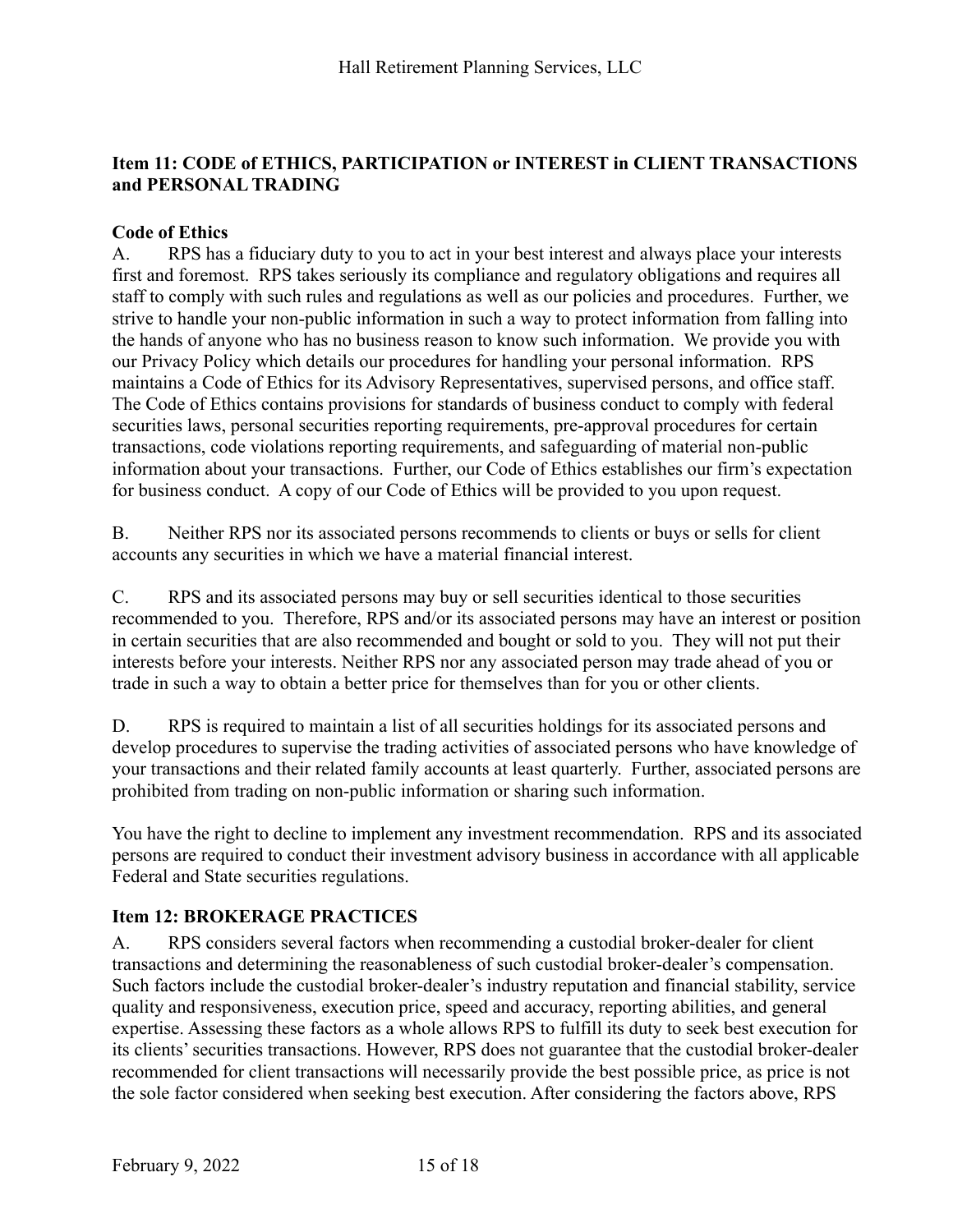recommends Fidelity Brokerage Services LLC ("Fidelity") as the custodial broker-dealer for client accounts. You are advised that not all investment advisers require you to maintain accounts at a specific broker/dealer. You are advised you may maintain accounts at another broker/dealer. However, the services provided by RPS will be limited to only advice and will not include implementation. If you select another brokerage firm for custodial and/or brokerage services you will not be able to receive asset management services from RPS.

In initially selecting Fidelity, RPS conducted due diligence. Our evaluation and criteria included ability to service you, staying power as a company, industry reputation, ability to report to you and to us, trading platform, products and services available, technology resources, and educational resources.

Periodically, we will review alternative broker/dealers and custodians in the marketplace to ensure Fidelity is meeting our duty to seek best execution for your accounts. The review will include a comparison to Fidelity which involves evaluating criteria such as overall expertise, cost competitiveness and financial condition. The quality of execution by Fidelity will be reviewed through trade journal evaluations. However, best execution does not simply mean the lowest transaction cost. Therefore, no single criteria will validate or invalidate a custodian, but rather, all criteria taken together will be used in evaluating the current custodian.

RPS does not receive research and other soft dollar benefits in connection with client securities transactions, which are known as "soft dollar benefits". However, the custodial broker-dealer(s) recommended by RPS do provide certain products and services that are intended to directly benefit RPS, clients, or both. Such products and services include (a) an online platform through which RPS can monitor and review client accounts, (b) access to proprietary technology that allows for order entry, (c) duplicate statements for client accounts and confirmations for client transactions, (d) invitations to the custodial broker-dealer(s)' educational conferences, (e) practice management consulting, and (f) occasional business meals and entertainment. The receipt of these products and services creates a conflict of interest to the extent it causes RPS to recommend Fidelity as opposed to a comparable broker-dealer. RPS addresses this conflict of interest by fully disclosing it in this brochure, evaluating Fidelity based on the value and quality of its services as realized by clients, and by periodically evaluating alternative broker-dealers to recommend. RPS does not consider, in selecting or recommending custodial broker-dealers, whether RPS or a related person receives client referrals from a custodial broker-dealer or third-party.

B. Due to the individual management of client accounts, we do not aggregate the purchase or sale of securities for various client accounts.

## <span id="page-15-0"></span>**Item 13: REVIEW of ACCOUNTS**

A. If you are participating in our Asset Management Services, you will have reviews at least annually or as agreed by you and your Advisory Representative. You may request more frequent reviews. You are advised that you must notify your Advisory Representative promptly of any changes to your financial goals, objectives or financial situation as such changes may require him to review the portfolio allocation and make recommendations for changes. Reviews will be conducted by Spencer Hall, President.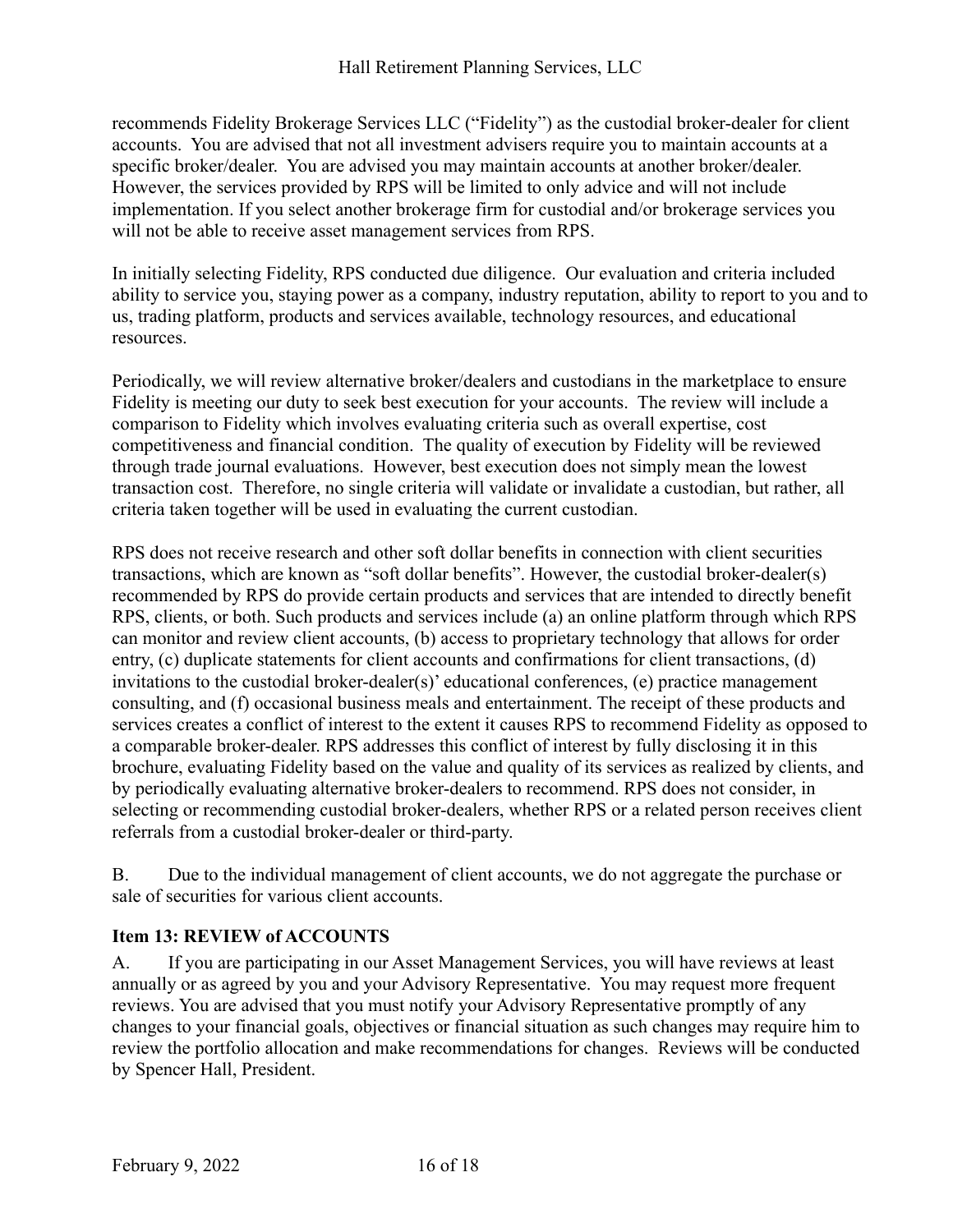B. Your Advisory Representative will monitor for changes or shifts in the economy, changes to the management and structure of a mutual fund or company in which your assets are invested, and market shifts and corrections.

C. You will be provided statements at least quarterly direct from the account custodian. Additionally, you will receive confirmations of all transactions occurring direct from the account custodian.

If you are participating solely in Financial Planning Services, you will not receive regular account reviews. RPS recommends you have at least an annual review and update to any plans. However, the time and frequency of the reviews is solely your decision. Other than the initial plan or analysis, there will be no other reports issued.

## <span id="page-16-0"></span>**Item 14: CLIENT REFERRALS and OTHER COMPENSATION**

A. RPS does not receive any monetary assistance from product vendors. Some vendors provide non-monetary assistance by making available research that their firms have published or providing educational pieces for clients. We do not select products as a result of any monetary or non-monetary assistance. The selection of product that is most appropriate for the client is first and foremost. RPS's due diligence of a product does not take into consideration any assistance it may receive. Although the receipt of products or services is a benefit for you and us, it also presents a conflict of interest.

RPS attempts to mitigate the conflict of interest by notifying you of the conflict. We inform you that you are free to consult other financial professionals. We are bound by our Code of Ethics to act in an ethical manner and our fiduciary responsibility to act in your best interest.

B. RPS does not directly or indirectly compensate any person or entity that is not a supervised person of our firm for client referrals.

## <span id="page-16-1"></span>**Item 15: CUSTODY**

For clients that do not have their fees deducted directly from their account(s) and have not provided RPS with any standing letters of authorization to distribute funds from their account(s), RPS will not have any custody of client funds or securities. For clients that have their fees deducted directly from their account(s) or that have provided RPS with discretion as to amount and timing of disbursements pursuant to a standing letter of authorization to disburse funds from their account(s), RPS will typically be deemed to have limited custody over such clients' funds or securities pursuant to the SEC's custody rule and subsequent guidance thereto. At no time will RPS accept full custody of client funds or securities in the capacity of a custodial broker-dealer, and at all times client accounts will be held by a third-party qualified custodian as described in Item 12, above.

If a client receives account statements from the custodial broker-dealer and portfolio allocation reports from RPS or a third-party report provider, client is urged to compare such account statements and reports and advise RPS of any discrepancies between them.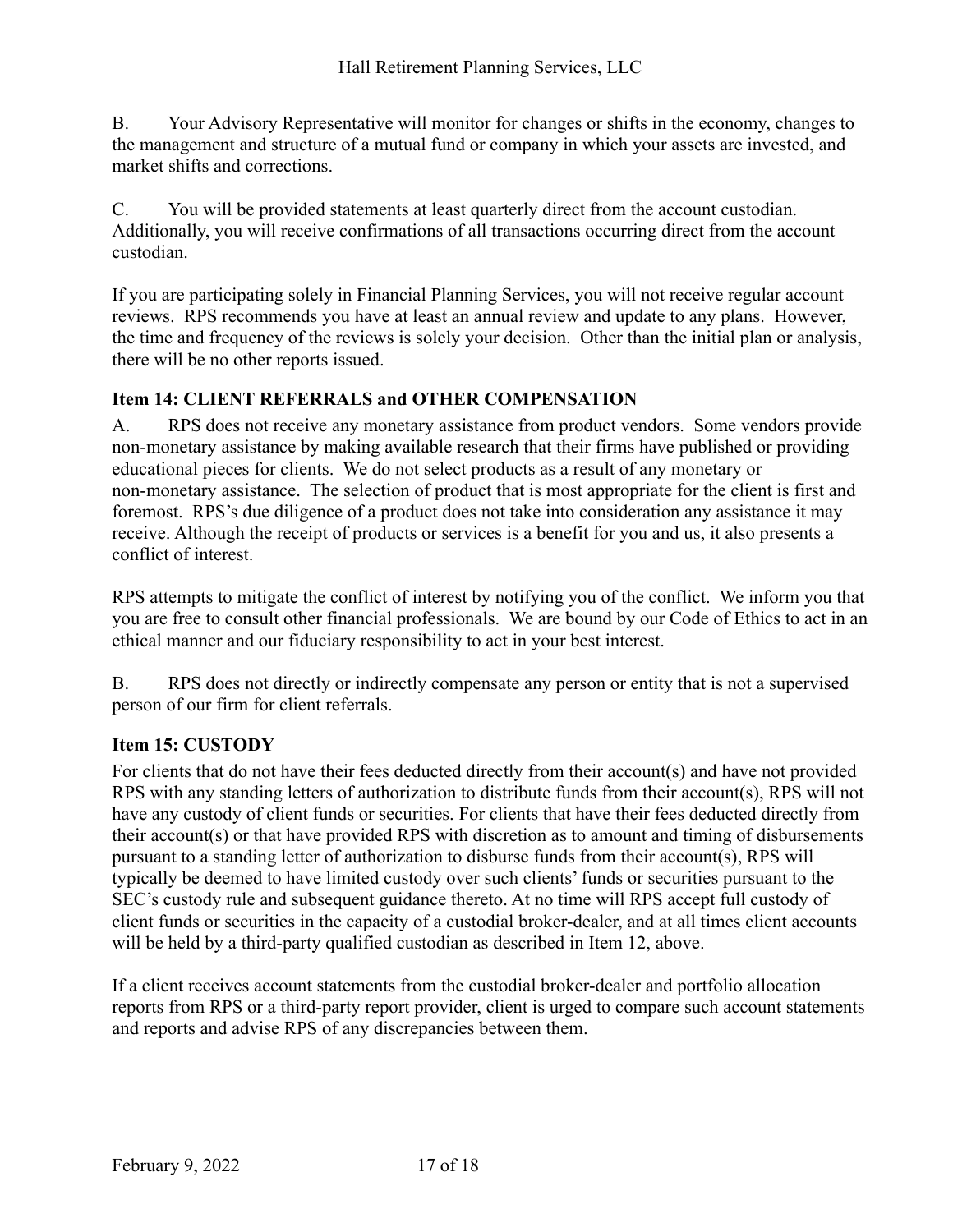## <span id="page-17-0"></span>**Item 16: INVESTMENT DISCRETION**

You may grant RPS authorization to manage your account on a discretionary basis. You will grant such authority to RPS by execution of the advisory agreement. You may terminate the discretionary authorization at any time by giving us written notice.

Additionally, you are advised that:

- 1. You may set parameters with respect to when account should be rebalanced and set trading restrictions or limitations; and
- 2. Your written consent is required to establish any mutual fund, variable annuity, or brokerage account.

#### <span id="page-17-1"></span>**Item 17: VOTING CLIENT SECURITIES**

RPS does not vote your securities. Unless you suppress proxies, securities proxies will be sent directly to you by the account custodian or transfer agent. You may contact your Advisory Representative about questions you may have and opinions on how to vote the proxies. However, the decision to vote and how you vote the proxies is solely up to you.

#### <span id="page-17-2"></span>**Item 18: FINANCIAL INFORMATION**

A. RPS will not require you to prepay more than \$1,200 and 6 or more months in advance of receiving the advisory service; therefore, a balance sheet is not required to be attached.

B. RPS is financially stable. There is no financial condition that is likely to impair our ability to meet our contract actual commitment to you or any other client.

C. Neither RPS nor any of its Advisory Representatives has ever been the subject of a bankruptcy petition.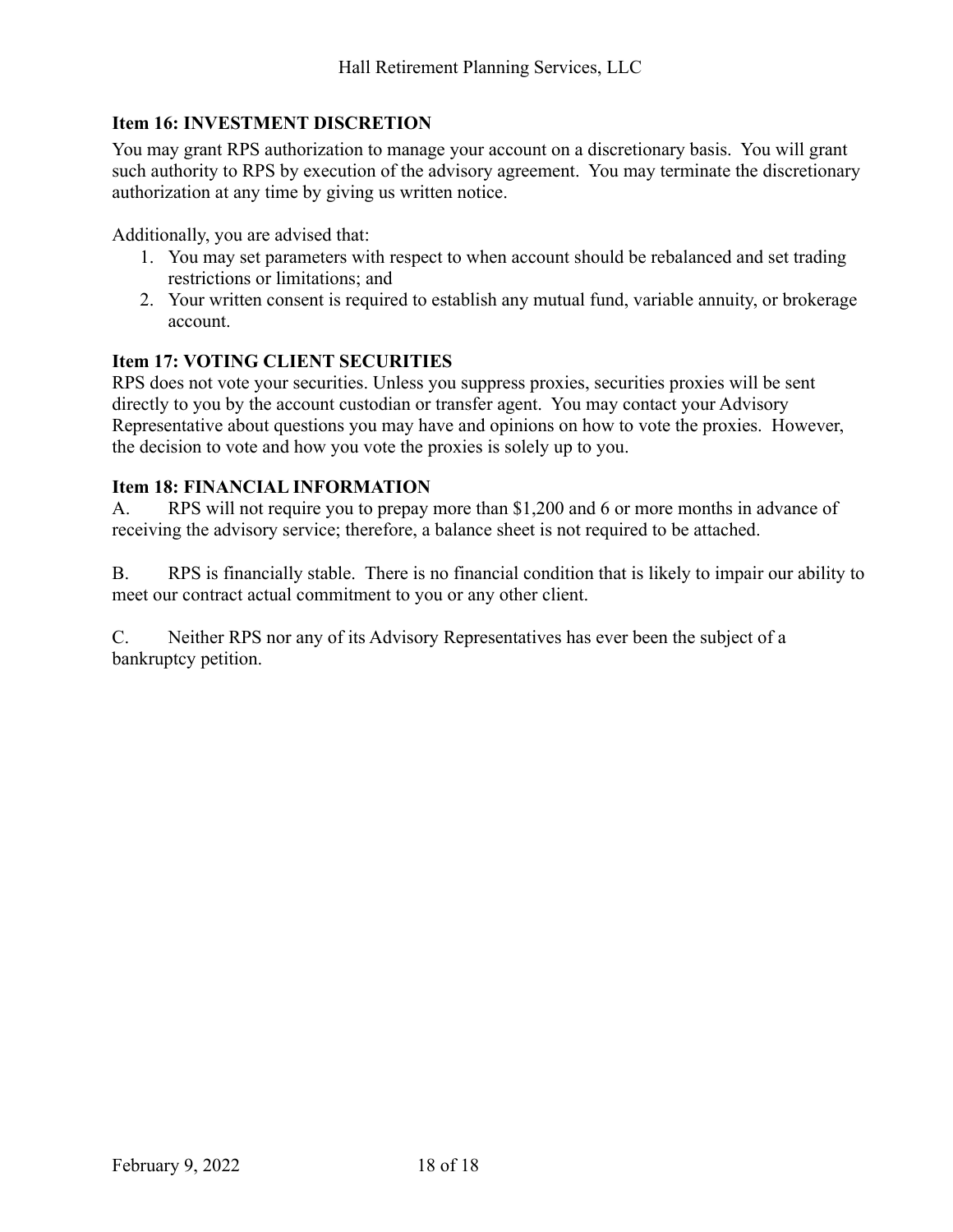**Hall Retirement Planning Services, LLC 9729 Cogdill Road Suite 302 Knoxville, TN 37932**

**Phone: 865-220-9311 Fax: 865-220-9316 Website: www.seriousretirement.com**

**February 9, 2022**

**Form ADV Part 2B Brochure Supplement**

# **Spencer Hall, CFP® CKA® RLP®**

**This brochure supplement provides information about Spencer Hall that supplements the Hall Retirement Planning Services, LLC brochure. You should have received a copy of that brochure. Please contact Spencer Hall at 865-220-9311 if you did not receive Hall Retirement Planning Services, LLC's brochure or if you have any questions about the contents of this supplement.**

**Additional information about Spencer Hall is available on the SEC's website at [www.adviserinfo.sec.gov.](http://www.adviserinfo.sec.gov) The searchable CRD number for Spencer Hall is 5821183.**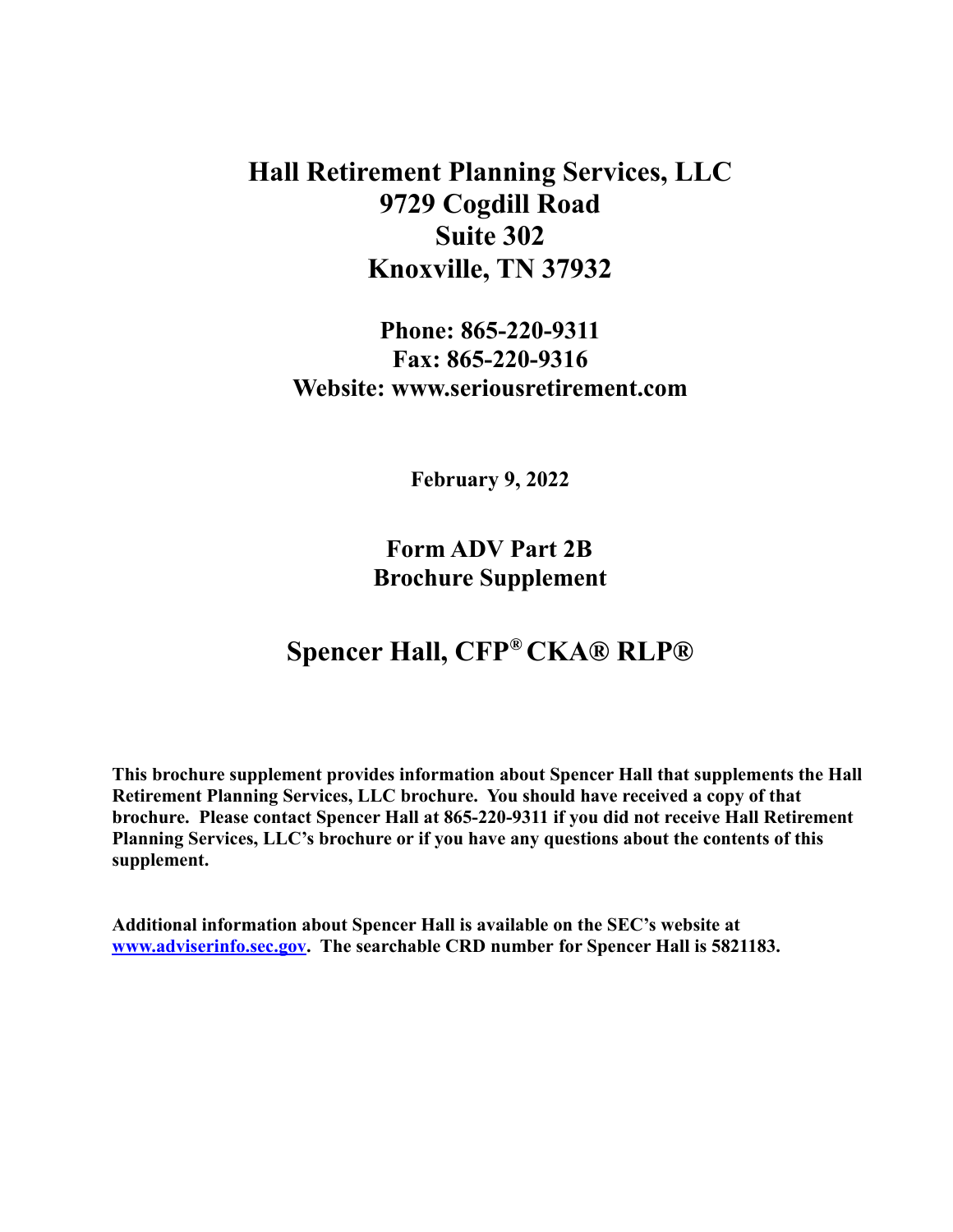#### **Item 2: EDUCATIONAL BACKGROUND AND BUSINESS EXPERIENCE**

### **Spencer Hall, CFP®**

*Year of Birth*: 1979

*Education:*

| <b>Name of School</b>                                                                | <b>Years</b><br><b>Attended</b> | Year<br><b>Graduated</b> | <b>Degree</b> | <b>Major</b>                                                            |
|--------------------------------------------------------------------------------------|---------------------------------|--------------------------|---------------|-------------------------------------------------------------------------|
| <b>Auburn University</b>                                                             | 1998-2002                       | 2002                     | <b>BS</b>     | Materials Engineering                                                   |
| Gordon-Conwell<br><b>Theological Seminary</b>                                        | 2006–2010                       | 2010                     | <b>MDiv</b>   |                                                                         |
| University of North<br>Carolina                                                      | 2008-2010                       | 2010                     | <b>MBA</b>    |                                                                         |
| <b>Bryant University</b>                                                             |                                 | 2017                     | Certification | <b>CERTIFIED</b><br><b>FINANCIAL</b><br>$PLANNER^{m} (CFP^{\otimes})^*$ |
| Indiana Wesleyan<br>University                                                       | 2020                            | 2020                     | Certification | Certified Kingdom<br>Advisor® ("CKA®")                                  |
| Seven Stages of Money<br>Maturity workshop and<br>Life Planning Advanced<br>Training | 2019-2020                       | 2020                     | Certification | Registered Life<br>Planner® (RLP®)                                      |

\***CERTIFIED FINANCIAL PLANNER ™, CFP ®** and federally registered CFP (with flame design) marks (collectively, the "CFP ® marks") are professional certification marks granted in the United States by Certified Financial Planner Board of Standards, Inc. ("CFP Board").

The CFP ® certification is a voluntary certification; no federal or state law or regulation requires financial planners to hold CFP ® certification. It is recognized in the United States and a number of other countries for its (1) high standard of professional education; (2) stringent code of conduct and standards of practice; and (3) ethical requirements that govern professional engagements with clients. Currently, more than 71,000 individuals have obtained CFP ® certification in the United States.

To attain the right to use the CFP<sup>®</sup> marks, an individual must satisfactorily fulfill the following requirements:

- Education Complete an advanced college-level course of study addressing the financial planning subject areas that CFP Board's studies have determined as necessary for the competent and professional delivery of financial planning services, and attain a Bachelor's Degree from a regionally accredited United States college or university (or its equivalent from a foreign university). CFP Board's financial planning subject areas include insurance planning and risk management, employee benefits planning, investment planning, income tax planning, retirement planning, and estate planning;
- Examination Pass the comprehensive  $CFP^{\otimes}$  Certification Examination. The examination includes case studies and client scenarios designed to test one's ability to correctly diagnose financial planning issues and apply one's knowledge of financial planning to real-world circumstances;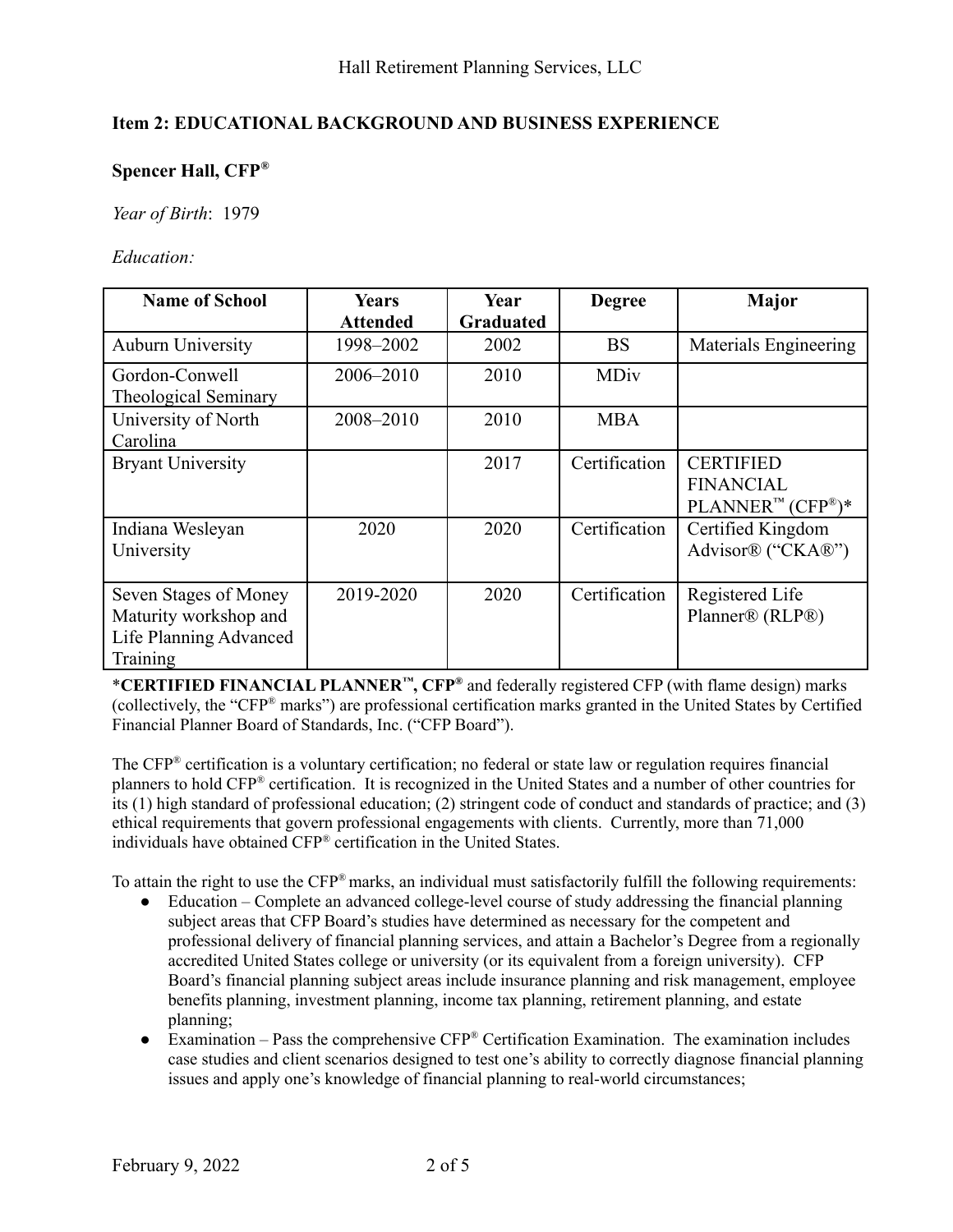- Experience Complete at least 3 years of full-time financial planning-related experience (or the equivalent, measured as 2,000 hours per year); and
- Ethics Agree to be bound by CFP Board's *Standards of Professional Conduct*, a set of documents outlining the ethical and practice standards for CFP ® professionals.

Individuals who become certified must complete the following ongoing education and ethics requirements to maintain the right to continue to use the  $CFP^*$  marks:

- Continuing Education Complete 30 hours of continuing education hours every 2 years, including 2 hours on the *Code of Ethics* and other parts of the *Standards of Professional Conduct*, to maintain competence and keep up with developments in the financial planning field; and
- Ethics Renew an agreement to be bound by the *Standards of Professional Conduct.* The *Standards* prominently require that CFP ® professionals provide financial planning services at a fiduciary standard of care. This means CFP<sup>®</sup> professionals must provide financial planning services in the best interests of their clients.

CFP ® professionals who fail to comply with the above standards and requirements may be subject to CFP Board's enforcement process, which could result in suspension or permanent revocation of their CFP<sup>®</sup> certification.

## **Certified Kingdom Advisor® ("CKA®")**

Kingdom Advisors is a non-profit training organization for financial professionals who specialize in the planning differentiators that exist when you apply a Christian worldview to financial decision-making. The prerequisites for the designation/certification are that the advisor must hold one of the approved industry designations (CFP®, ChFC®, CPA, CPA/PFS, EA, CFA, CIMA®, AAMS, CLU®, JD) or 10 years of experience in the discipline in which applying for the CKA® designation. The disciplines include financial planning, investments, accounting, estate planning law, and insurance. The education prerequisites for the designation/certification is a 21.5-hour online course and a 200-question open-book exam with a minimum score of 80%. The educational prerequisite is a 3-credit hour equivalent certificate course offered by Indiana Wesleyan University. The course is offered in cohorts consisting of approximately 50 hours of student work over six months and a new proctored exam administered once a student completes the university-based CKA® Educational Program. All candidates must sign a "Statement of Faith," obtain a letter of reference from pastor or member of pastoral staff, pass a regulatory review, complete a signed statement of personal stewardship and submit two client references. The continuing education requirement to maintain the designation is 10 hours annually. Kingdom Advisors (KA) also requires all Certified Kingdom Advisor® designees to remain in substantial compliance with a set of ethical principles, rules, and standards in order to use or to continue to use the Certified Kingdom Advisor® designation. In order to oversee such compliance, KA has established procedures for reporting ethical violations, as well as a set of disciplinary procedures to oversee the investigation of potential violations of such principles.

#### **Registered Life Planner®**

The Registered Life Planner® (RLP®) designation focuses on effective client communication to help clients discover their most essential goals and then align those goals with the client's finances. To be eligible for the RLP® designation, recipients must complete a two day Seven Stages of Money Maturity workshop and five days of Life Planning Advanced Training, followed by a six-month mentorship and case study program. Every two years, RLP® professionals must complete 16 hours of continuing professional education.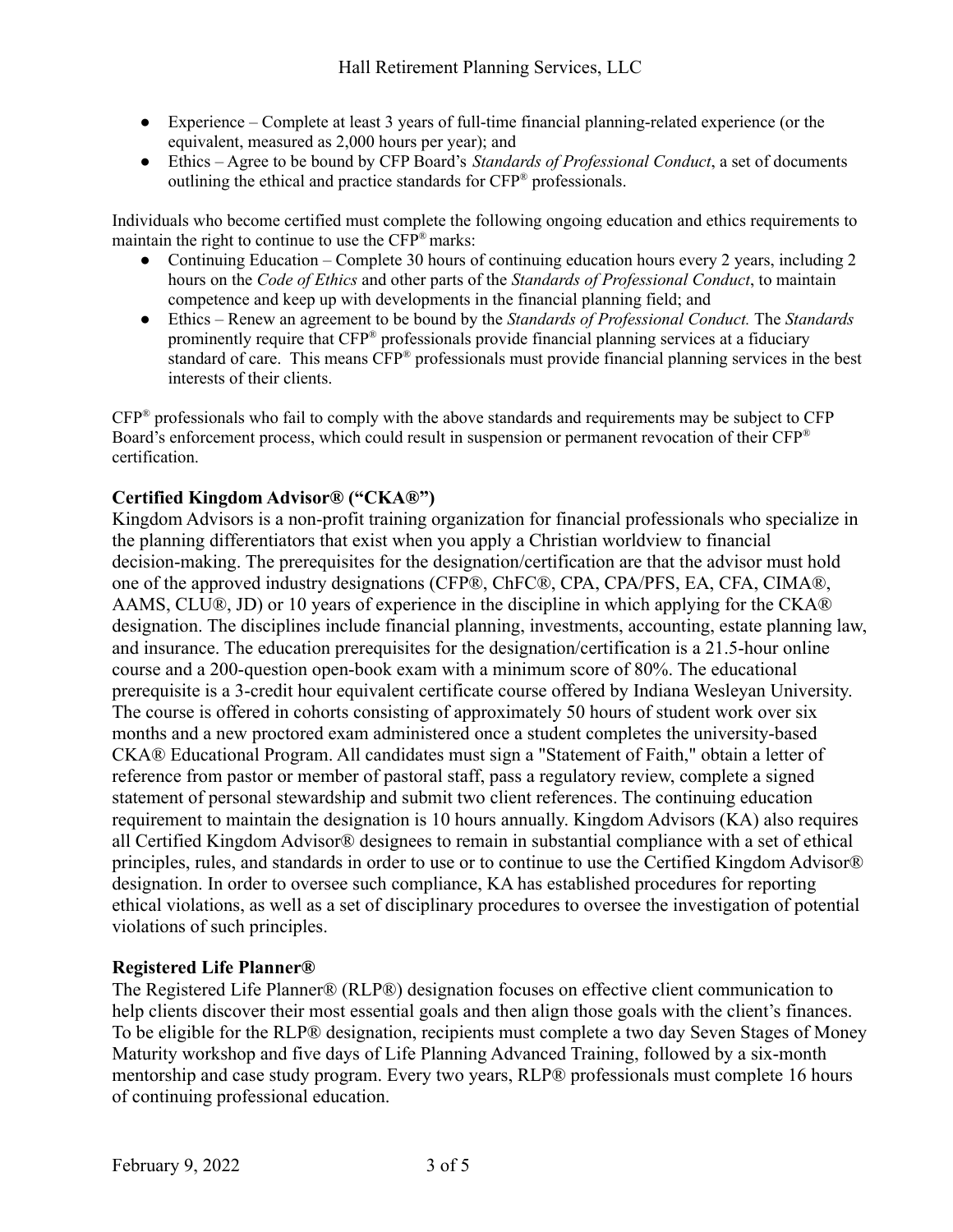## *Business Background:*

| <b>Name of Employer</b>    | <b>Type of Business</b>   | <b>Title</b>                   | Period of            |
|----------------------------|---------------------------|--------------------------------|----------------------|
|                            |                           |                                | <b>Employment</b>    |
| <b>Hall Retirement</b>     | <b>Financial Services</b> | President                      | $08/2017$ to Present |
| Planning Services,         | <b>Investment Adviser</b> | <b>Advisory Representative</b> |                      |
| LLC                        |                           |                                |                      |
| <b>Retirement Planning</b> | <b>Financial Services</b> | <b>Managing Partner</b>        | 02/2012 to 08/2017   |
| Services, LLC              | <b>Investment Adviser</b> | <b>Advisory Representative</b> | 02/2011 to 08/2017   |
|                            |                           | Partner                        | 05/2010 to 02/2012   |
| <b>Securities Service</b>  | Broker/Dealer             | Registered Representative      | 08/2010 to 09/2020   |
| Network, LLC               |                           |                                |                      |
| Securities America         | Broker/Dealer             | Registered Representative      | 09/2020 to 10/2021   |
| Inc.                       |                           |                                |                      |
| Retirement                 | <b>Financial Services</b> | <b>MBA</b> Intern              | 06/2009 to 08/2009   |
| Planning Services,         | <b>Investment Adviser</b> |                                |                      |
| <b>LLC</b>                 |                           |                                |                      |
| Campus Crusade for         | <b>Christian Missions</b> |                                |                      |
| Christ                     |                           | Campus Director                | 06/2002 to 07/2006   |

## **Item 3: DISCIPLINARY INFORMATION**

Spencer Hall is not subject to legal or disciplinary events that are material to a client or prospective client's evaluation of him or the services offered by him.

#### **Item 4: OTHER BUSINESS ACTIVITIES**

Spencer Hall is not actively engaged in any other investment-related business or occupation.

Spencer Hall is not engaged in any other business or occupation for compensation that provides a substantial source of income or involves a substantial amount of time.

#### **Item 5: ADDITIONAL COMPENSATION**

Spencer Hall does not receive any economic benefit from any third-party other than clients for providing advisory services. Such economic benefits are conveyed through Hall RPS.

Please refer to our Brochure ADV Part 2A for more complete information about conflicts of interest. A current copy can be obtained by contacting us at the telephone number listed on the cover page of this document or by visiting the SEC's website at [www.adviserinfo.sec.gov](http://www.adviserinfo.sec.gov).